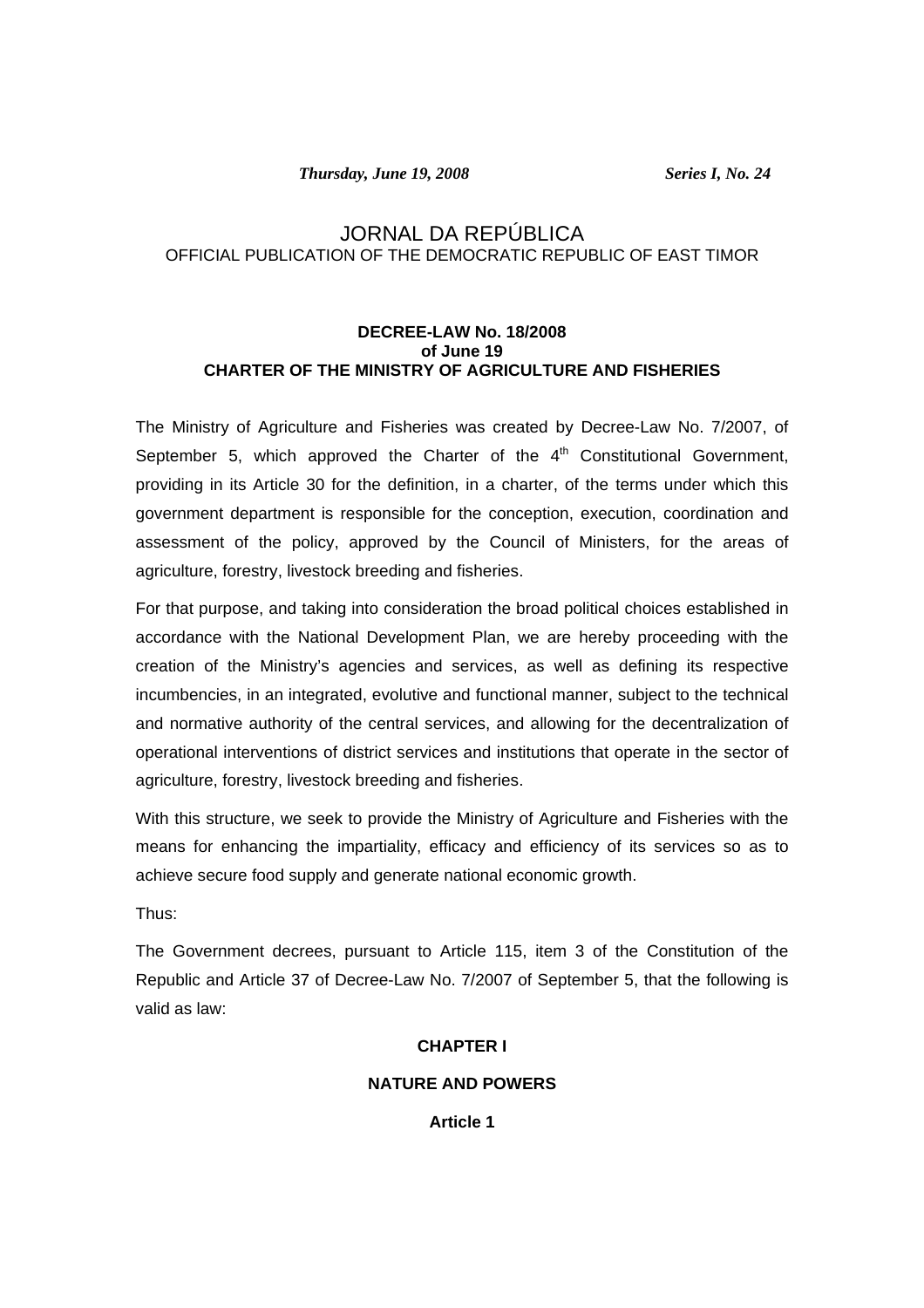#### **Nature**

The Ministry of Agriculture and Fisheries, abbreviated as MAF, is the central agency of Government that has as its mission to conceive, execute, coordinate, and assess the policy, defined and approved by the Council of Ministers, for the agricultural sector, specifically the fields of agrarian investigation and technical assistance to farmers, irrigation systems, and management of forestry, livestock breeding and fishery resources.

#### **Article 2**

#### **Powers**

In pursuing its mission, the following are powers of the MAF:

- a) To propose policy and draw up the proposed regulations necessary for its areas of oversight;
- b) To manage agricultural and forestry resources and watersheds;
- c) To manage National Parks and Protected Areas;
- d) To ensure the implementation and continuity of programs for rural development, in coordination with the Ministry of the Economy and Development;
- e) To control the use of land for agricultural and livestock breeding purposes;
- f) To promote and monitor animal health;
- g) To promote the agricultural and livestock breeding and fishing industries;
- h) To inspect food production;
- i) To manage Quarantine services;
- j) In coordination with the appropriate Ministries, to promote rural development, encouraging a cooperative system for the production and sale of agricultural production;
- k) To carry out feasibility studies for the installation, rehabilitation, and improvement of irrigation systems;
- l) To manage the water intended for agricultural purposes;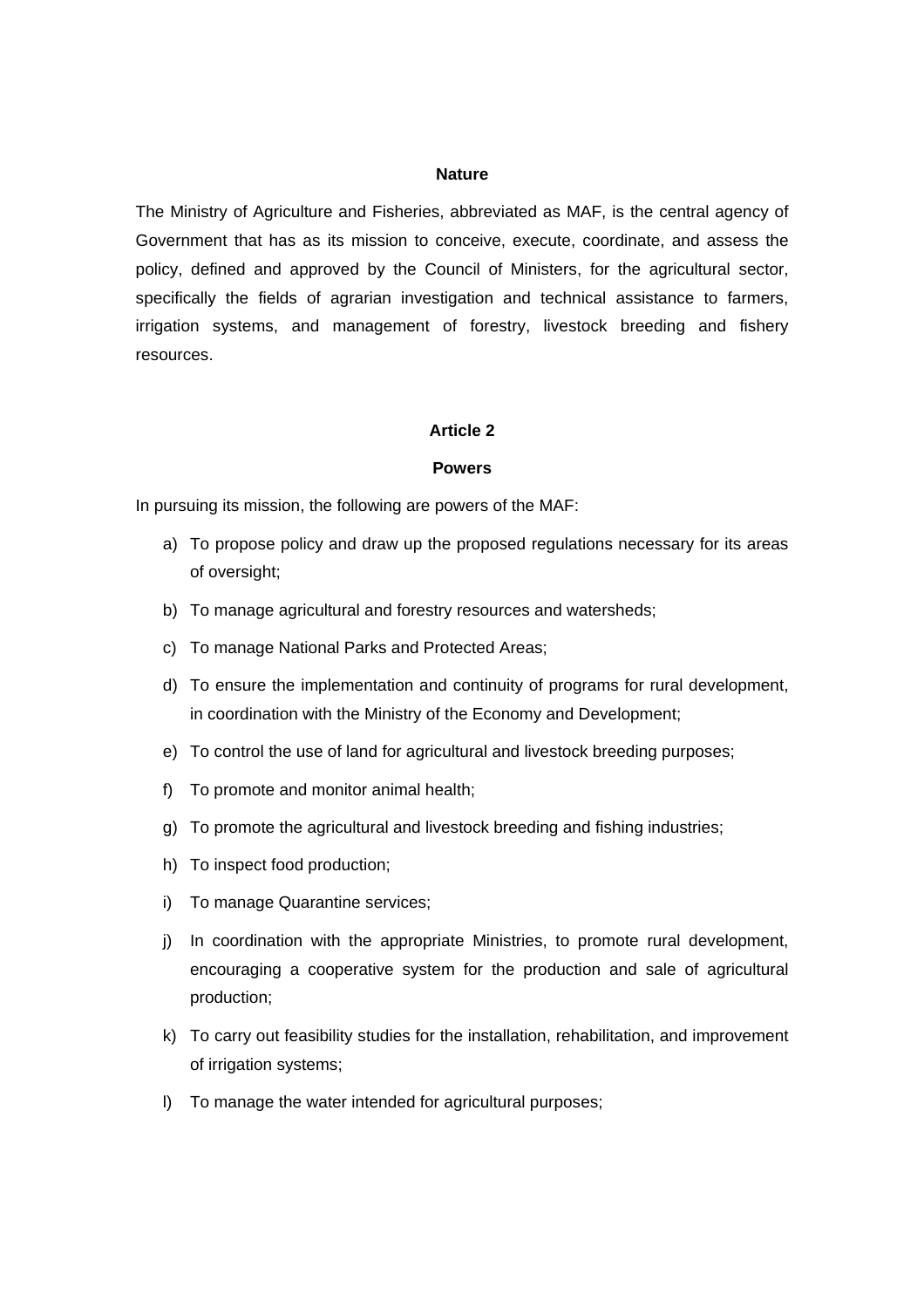- m) To control and inspect the fisheries and aquaculture sector;
- n) To manage technical agricultural education, in integration with the national educational system, and create centers for technical support to farmers;
- o) To promote agricultural investigation;
- p) To establish mechanisms for collaboration and coordination with other Government agencies having oversight of related areas.

#### **CHAPTER II**

## **OVERSIGHT AND SUPERINTENDENCY**

## **Article 3**

### **Oversight and Superintendency**

The MAF is directed and advised at the highest level by the Minister, who is responsible to the Prime Minister for it.

## **CHAPTER III**

### **ORGANIZATION STRUCTURE**

#### **Article 4**

#### **Overall Structure**

- 1. The MAF exercises its powers through integrated services within the central public administration, its advisory board, and the territorial delegations.
- 2. Territorial delegations of the MAF may be created by means of a substantiated ministerial document issued by the members of Government responsible for the areas of Agriculture and Fisheries, Finance, and State Administration.

### **Article 5**

## **Central Public Administration**

The following central services are part of the central public administration, within the scope of the MAF: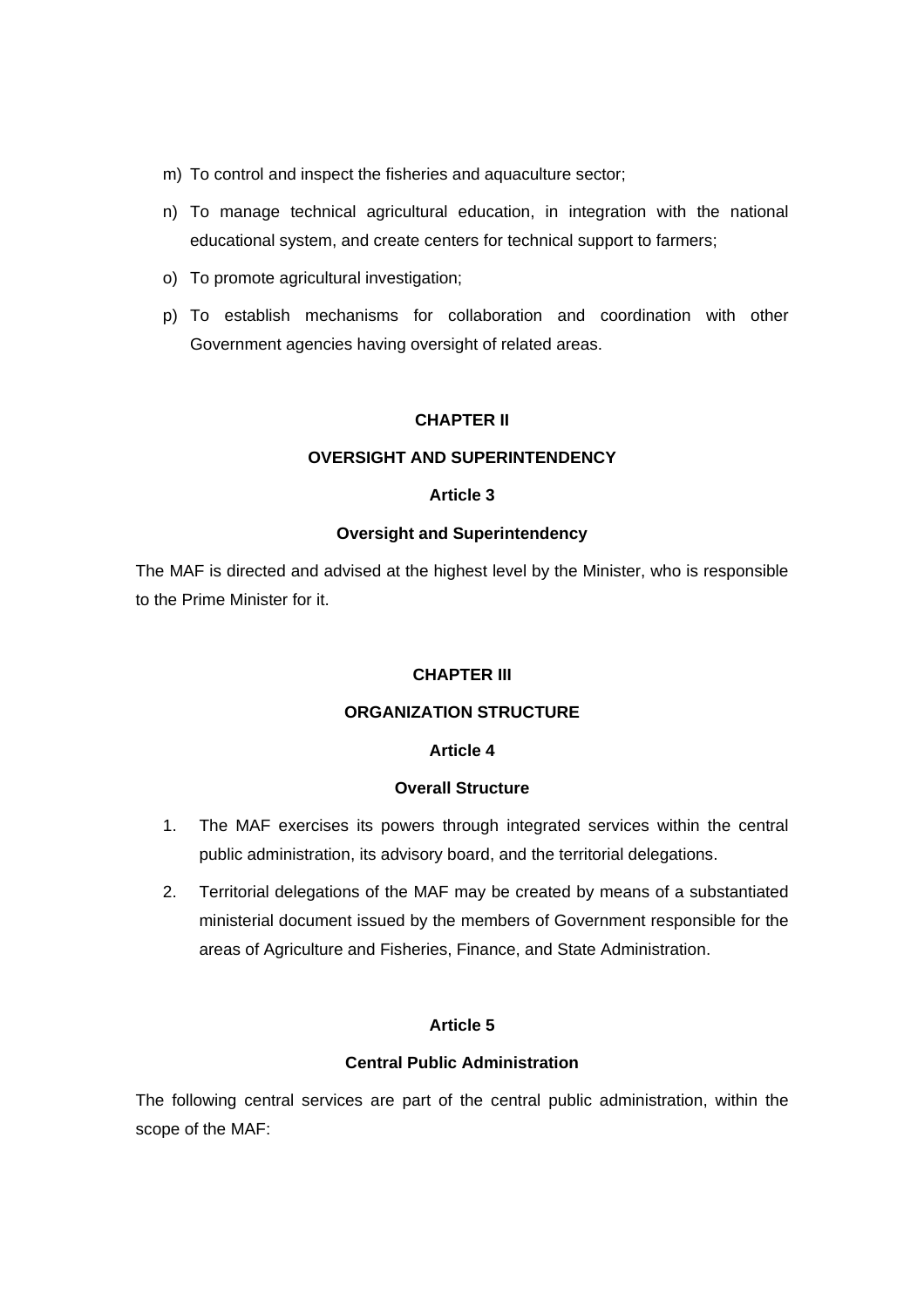- a) The Director General;
- b) The Office of Legal Counsel;
- c) The Office of Inspection and Auditing;
- d) The Office of Protocol and Communications;
- e) The National Directorate of Support to Agricultural Community Development;
- f) The National Directorate of Administration and Finance;
- g) The National Directorate of Policy and Planning;
- h) The National Directorate of Agriculture and Horticulture;
- i) The National Directorate of Irrigation and Water Use Management
- j) The National Directorate of Forests;
- k) The National Directorate of Industrial and Agribusiness Plants
- l) The National Directorate of Fisheries and Aquaculture;
- m) The National Directorate of Livestock Breeding and Veterinary Medicine;
- n) The National Directorate of Quarantines;
- o) The National Directorate of Research and Specialist Services;
- p) The National Directorate of Agricultural Education.

### **Territorial Delegations**

The district directorates of the MAF are territorial delegations.

### **Article 7**

### **Advisory Board**

The Advisory Board on Agriculture, Forestry, Livestock Breeding and Fisheries is the consulting agency for the MAF.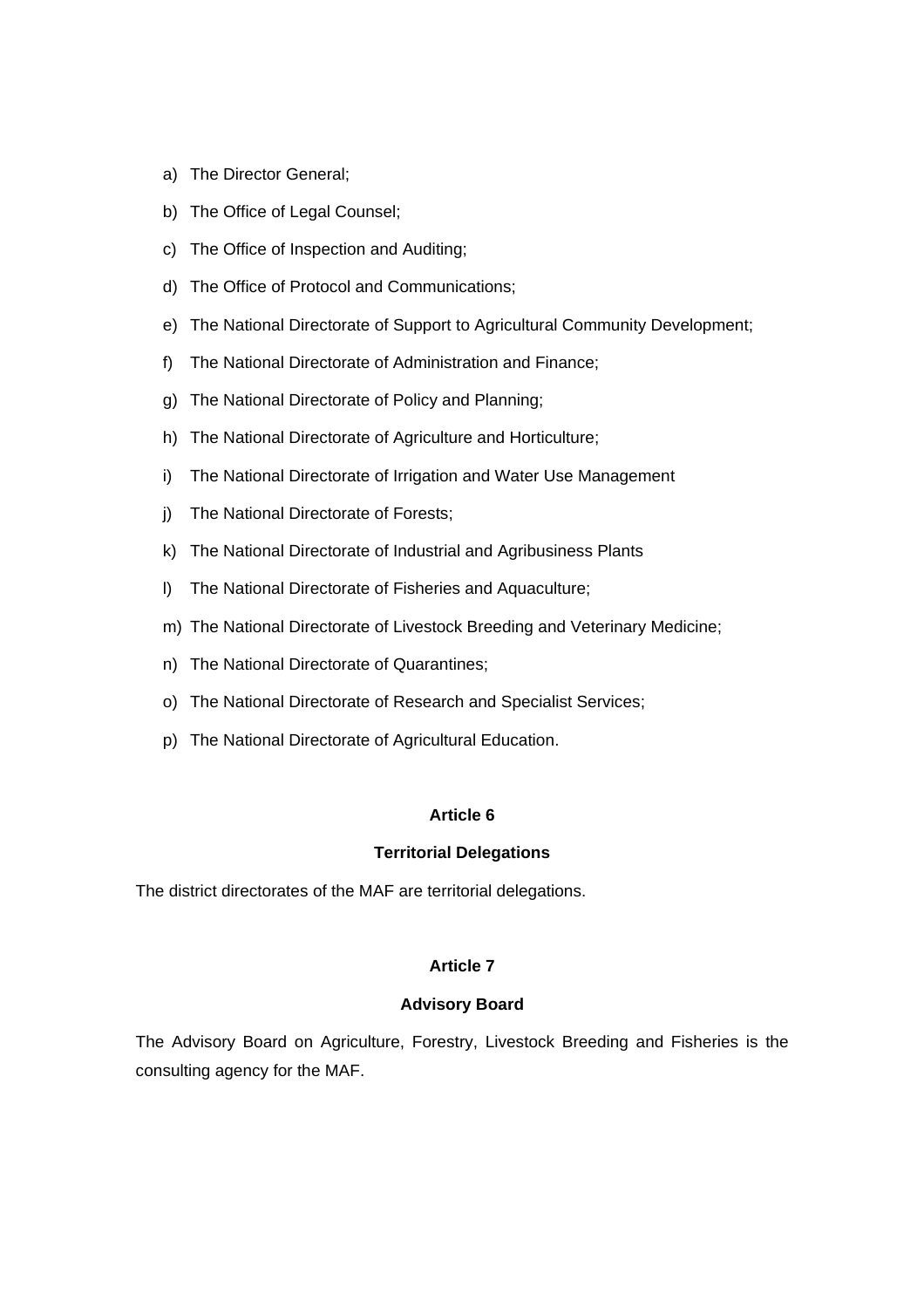## **CHAPTER IV**

### **SERVICES, ADVISORY AGENCIES AND TERRITORIAL DELEGATIONS**

### **SECTION I**

# **CENTRAL PUBLIC ADMINISTRATION SERVICES**

### **Article 8**

#### **The Director General**

- 1. The Director General has the mission of ensuring overall guidance for all services.
- 2. The Director General has the following incumbencies:
	- a) To ensure overall guidance for all services in accordance with the Government program and the higher-level guidelines provided by the Minister;
	- b) To propose to the Minister the most appropriate measures for accomplishing the incumbencies mentioned in the item above;
	- c) To participate in the development of policies and regulations relating to its area of activity;
	- d) To ensure the overall general administration of the Ministry and its services, in accordance with the annual and pluri-annual programs;
	- e) To plan measures for public investment, draw up the project, and implement the respective budget;
	- f) To control implementation of the operating budget;
	- g) To monitor implementation of projects and programs involving international cooperation and provide for their internal assessment, without prejudice to the existence of assessment mechanisms of their own, in coordination with the Foreign Business and Finance Ministries;
	- h) To verify the legality of expenses and provide for their payment, after authorization by the Minister;
	- i) To coordinate human resources;
	- j) To promote the technical and professional education and development of the personnel of the agencies and services;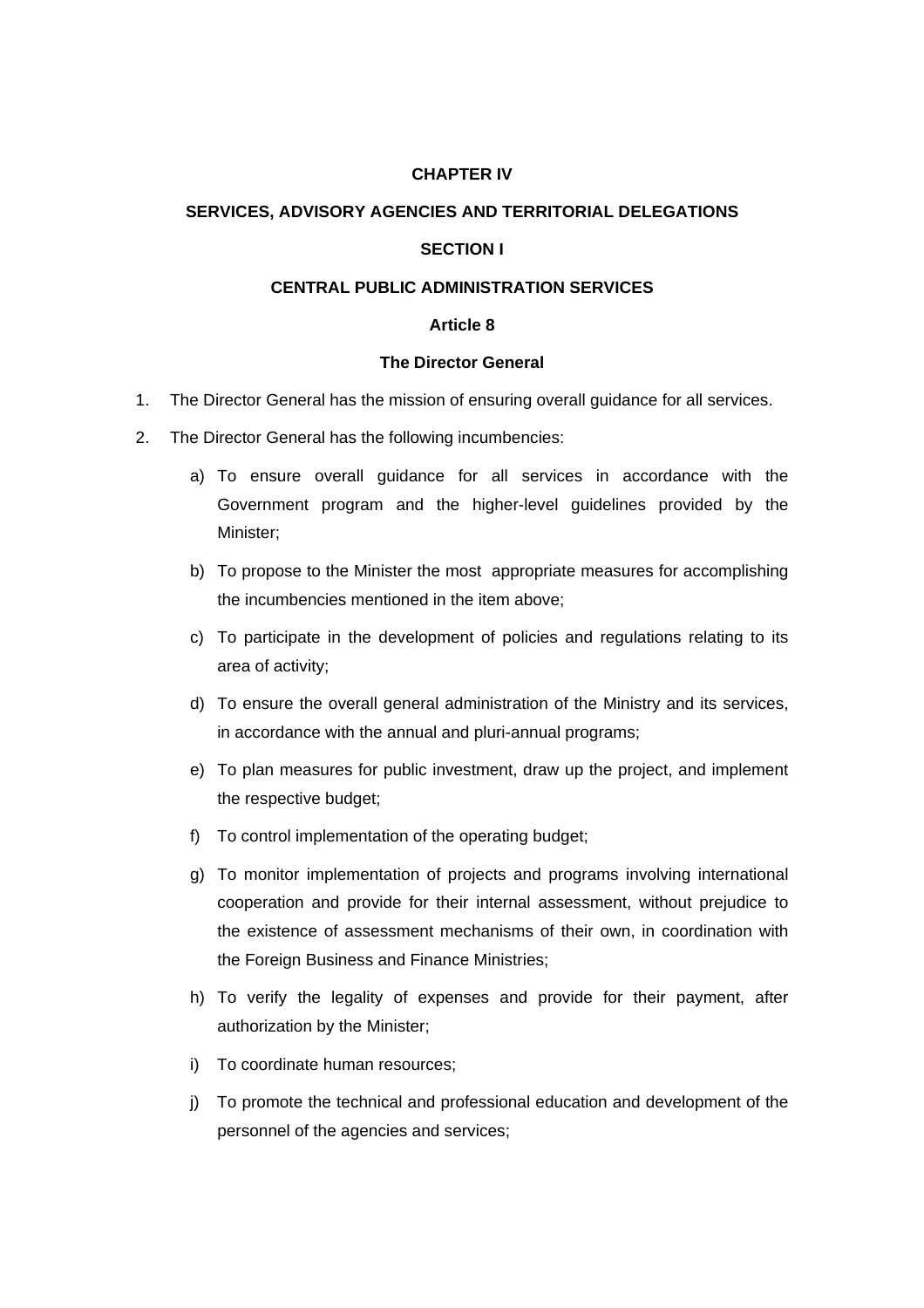- k) To coordinate preparation of the activities of the Advisory Board;
- l) In conjunction with the National Directorates, to draw up the annual report on activities of the Ministry;
- m) To analyze, schedule and coordinate application of measures that tend to promote innovation, modernization, and a quality policy for services within the scope of the Ministry, without prejudice to the incumbencies attributed by law to other services, as well as ensuring joint action with agencies having interministerial incumbencies in these areas;
- n) To assess the effects of national and international macro-economic policy on agrarian production and provide data that would allow for monitoring and support to the development of the system for agrarian production;
- o) To advise, coordinate and monitor the implementation of policy measures that are the responsibility of the Ministry, specifically the dissemination of studies, publications and information concerning the MAF;
- p) To guarantee Ministry activities in the area of communication and public relations, without prejudice to the powers of the MAF agency responsible for information and communication technologies;
- q) To present an annual report of activities;
- r) To perform the other activities that may be lawfully assigned to him/her.

### **Office of the Legal Counsel**

1. The Office of the Legal Counsel, abbreviated as OLC, is the Ministry's support agency for legal matters.

- 2. It is incumbent upon the Office to:
	- a) Coordinate the development and preparation of legal projects and legislative instruments;
	- b) Participate in the preparation of dossiers for the accession of the country as a member of international and regional organizations, within the scope of MAF incumbencies;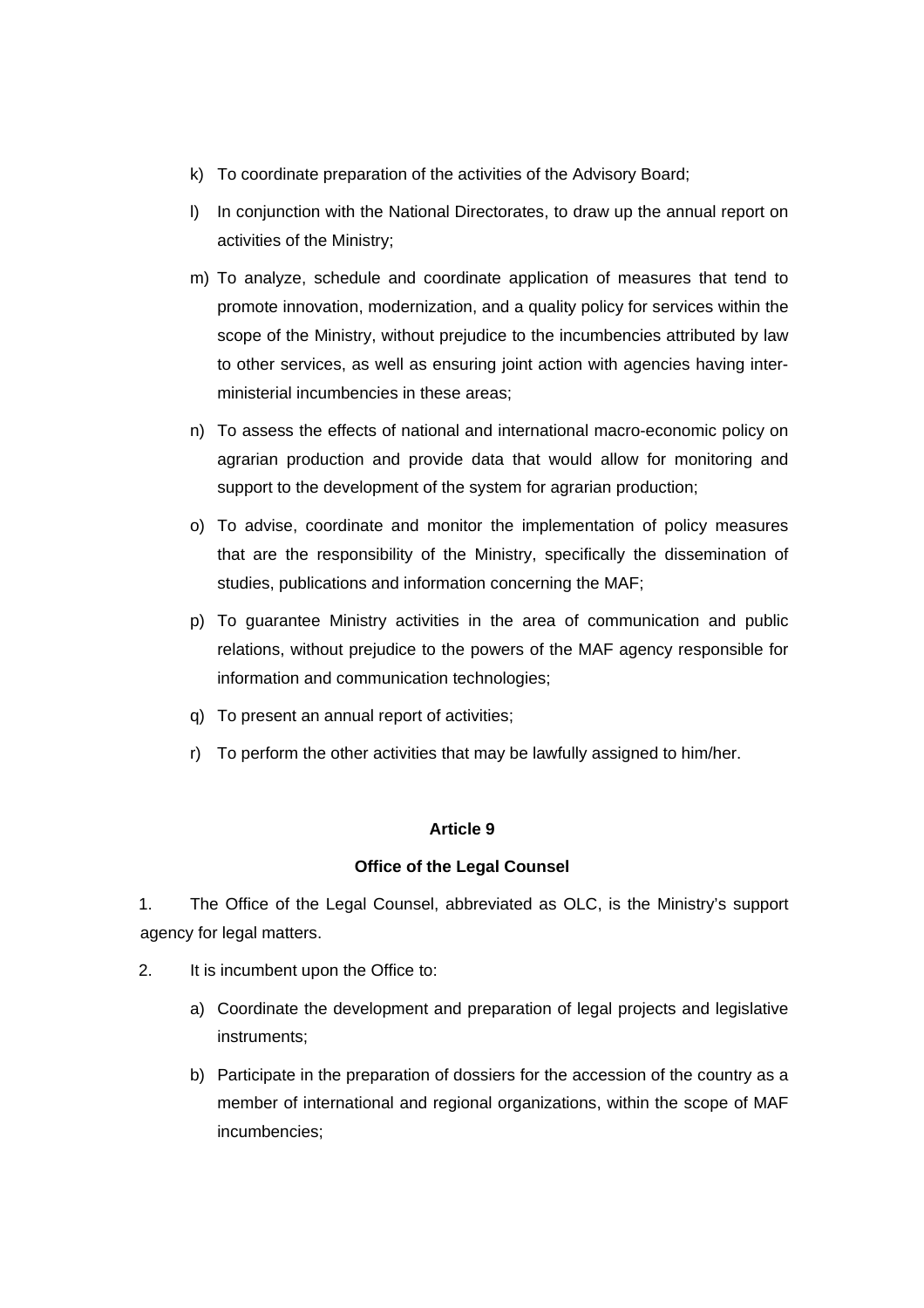- c) Assist Ministry services in the negotiation and closing of accords and agreements pertaining to the sector;
- d) Provide all technical and legal assistance to the Minister and other members of the Government, as well as services integrated with the Ministry;
- e) Inform the members of government and Ministry employees regarding legislation that affects the Ministry's activities;
- f) Maintain up to date the register of national legislation pertaining or relevant to the sector;
- g) Ensure performance of other tasks pertinent to the Ministry's incumbencies, within the legal area;
- h) Present an annual report of activities.
- 3. The Office of the Legal Counsel is equivalent for all legal effects to a Department.

# **The Office of Inspection and Auditing**

- 1. The Office of Inspection and Auditing of the Ministry of Agriculture and Fisheries has as its mission disciplinary action and auditing of MAF services.
- 2. It is incumbent on the Office of Inspection and Auditing, specifically, to:
	- a) Monitor essential aspects regarding the legality, good standing, and operational quality of services;
	- b) Conduct management audits;
	- c) Gather information on the functioning of the services, proposing recommended corrective measures;
	- d) Document investigative, inquiry, and disciplinary proceedings whenever ordered by the proper authorities to commence legal action and for the appointment of a head investigator;
	- e) Document fact-finding proceedings ordered by the Ministry;
	- f) Provide support to MAF services, collaborating with its leaders in exercising disciplinary powers.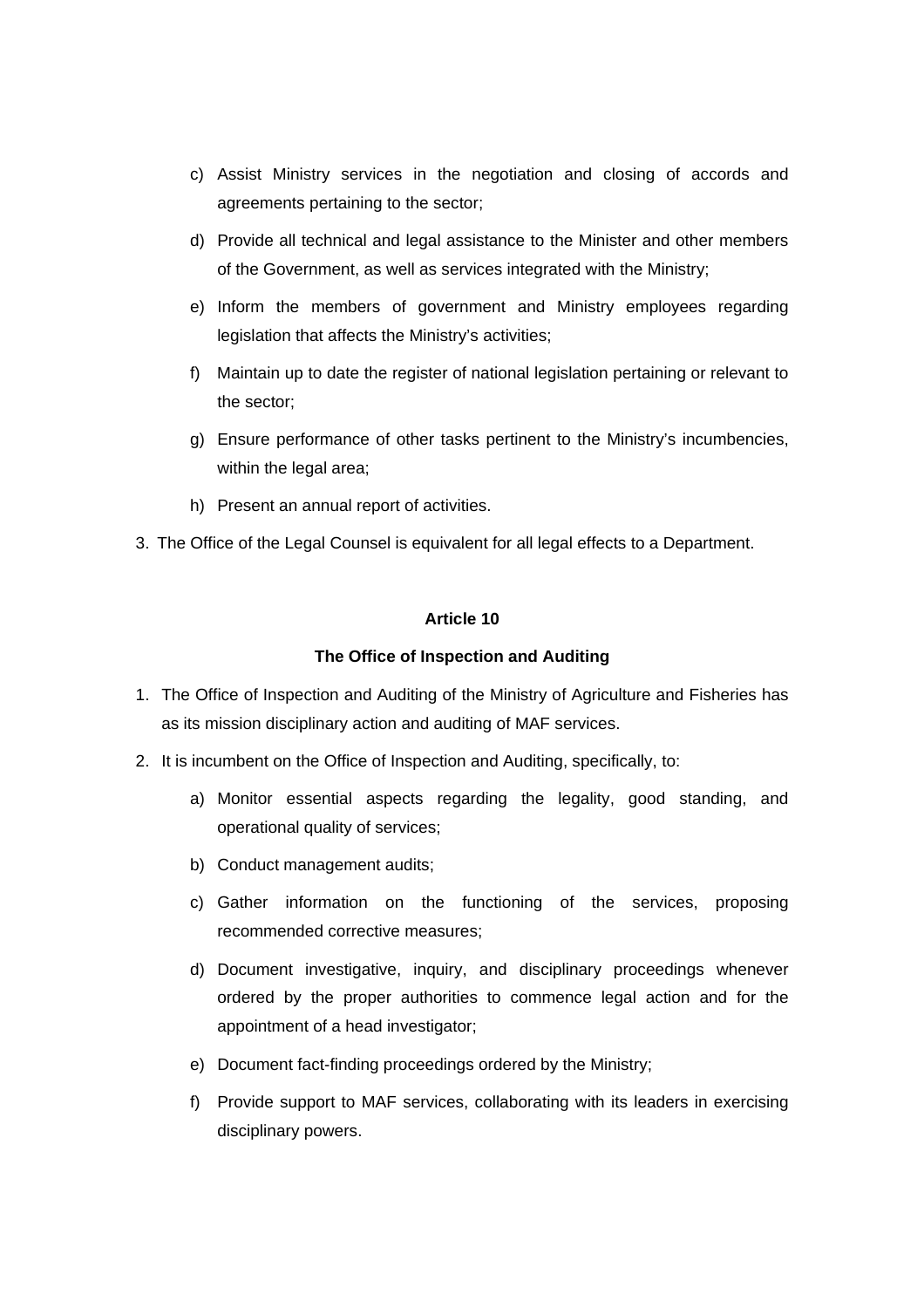3. The Office of Inspection and Auditing is headed by an Inspector General, who is on an equal footing for all legal purposes with a Director General.

## **Article 11**

### **The Office of Protocol and Communications**

- 1. The Office of Protocol and Communications is the support service to the MAF on matters of protocol and the production and disclosure of information to the public.
- 2. It is incumbent on the Office to:
	- a) Organize the protocol for official ceremonial events organized by the Ministry and other events where the Ministry is represented;
	- b) Support the Minister and state Secretaries in terms of protocol;
	- c) Organize an efficient information and communications system within the Ministry and in relation to civil society, in close cooperation with the other services and agencies having a similar function.
	- d) Organize public relations for the Ministry and respective state Secretaries, specifically their communications contacts;
	- e) Coordinate all Ministry publications and their respective disclosure;
	- f) Present an annual report of activities.

3. The Office of Protocol and Communications is equivalent for all legal purposes to a Department.

## **Article 12**

### **The National Directorate of Support to Agricultural Community Development**

- 1. The National Directorate of Support to Agricultural Community Development, abbreviated as NDSACD, has as its mission to implement extension programs and the agricultural community development fund.
- 2. The NDSACD has the following incumbencies:
	- a) To support definition of the national extension policy, formulation of its strategies, priorities and objectives, and to participate in drawing up plans, programs and projects for the respective area;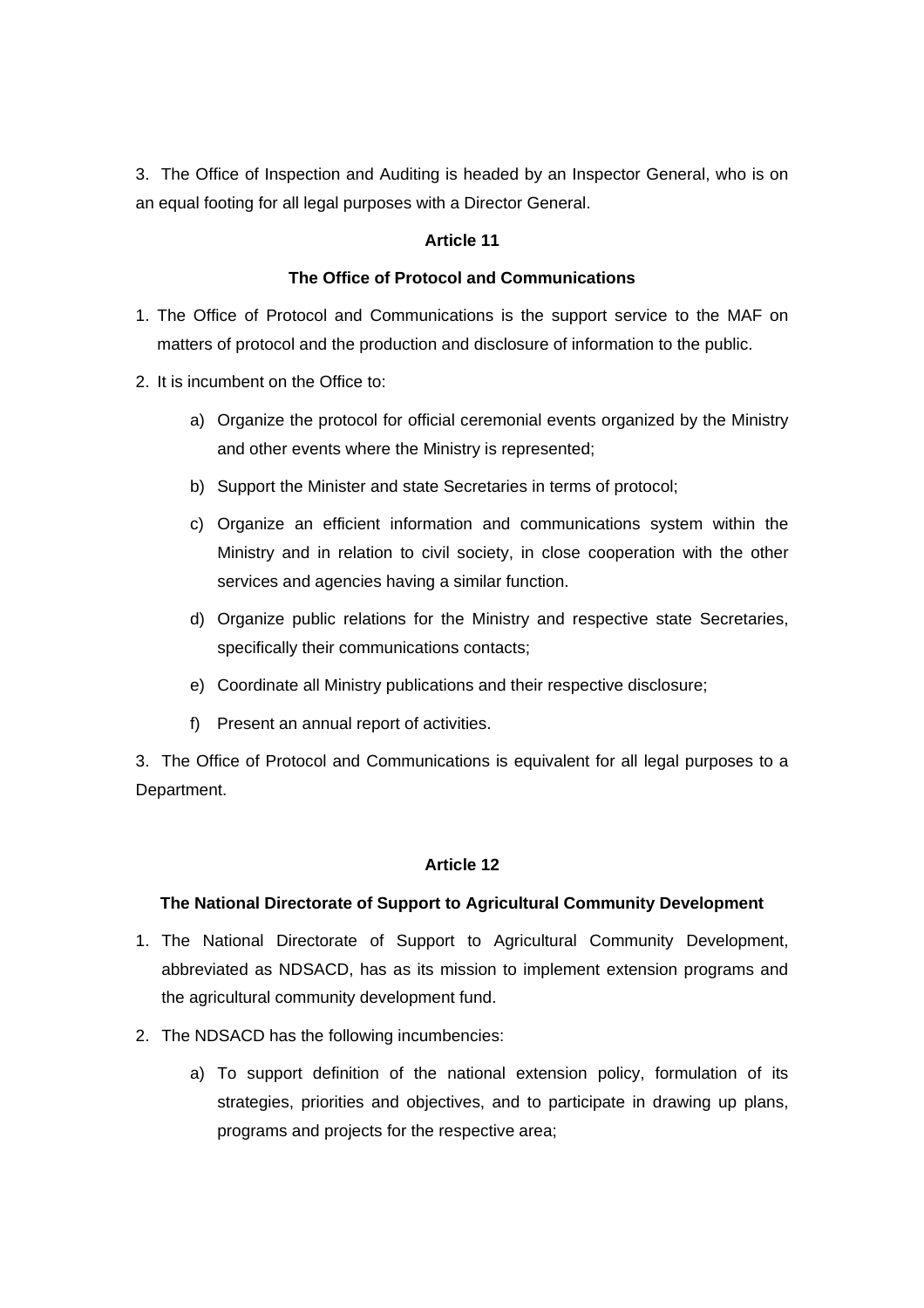- b) In collaboration with all Ministry services, to establish a network of extension workers at the local level;
- c) Within the scope of rural extension, disseminate relevant information developed by the MAF Technical Directorates to famers;
- d) To ensure implementation and continuity of rural development programs, in joint action with the Ministry having oversight;
- e) To establish mechanisms for coordination and implementation of the Agricultural Community Development Fund;
- f) To guarantee technical support for proposals approved within the scope of the Agricultural Community Development Fund and, in coordination with local authorities, follow up and monitor the implementation of projects;
- g) To present an annual report of activities;
- h) To perform the other tasks that may be assigned to it.

### **The National Directorate of Administration and Finance**

- 1. The National Directorate of Administration and Finance, abbreviated as NDAF, has as its mission to ensure technical and administrative support to the Ministry, the Offices of the State Secretaries, the Director General and the other Ministry services, within the fields of general administration, human resources, documentation and filing, and property management.
- 2. The NDAF has the following incumbencies:
	- a) To provide technical and administrative support to the Ministry, the Offices of the State Secretaries, the Director General and the other Ministry directorates;
	- b) To guarantee the inventorying, maintenance and conservation, and management of Government property, as well as the inventorying and maintenance of agreements for the supply of goods and services to the Ministry;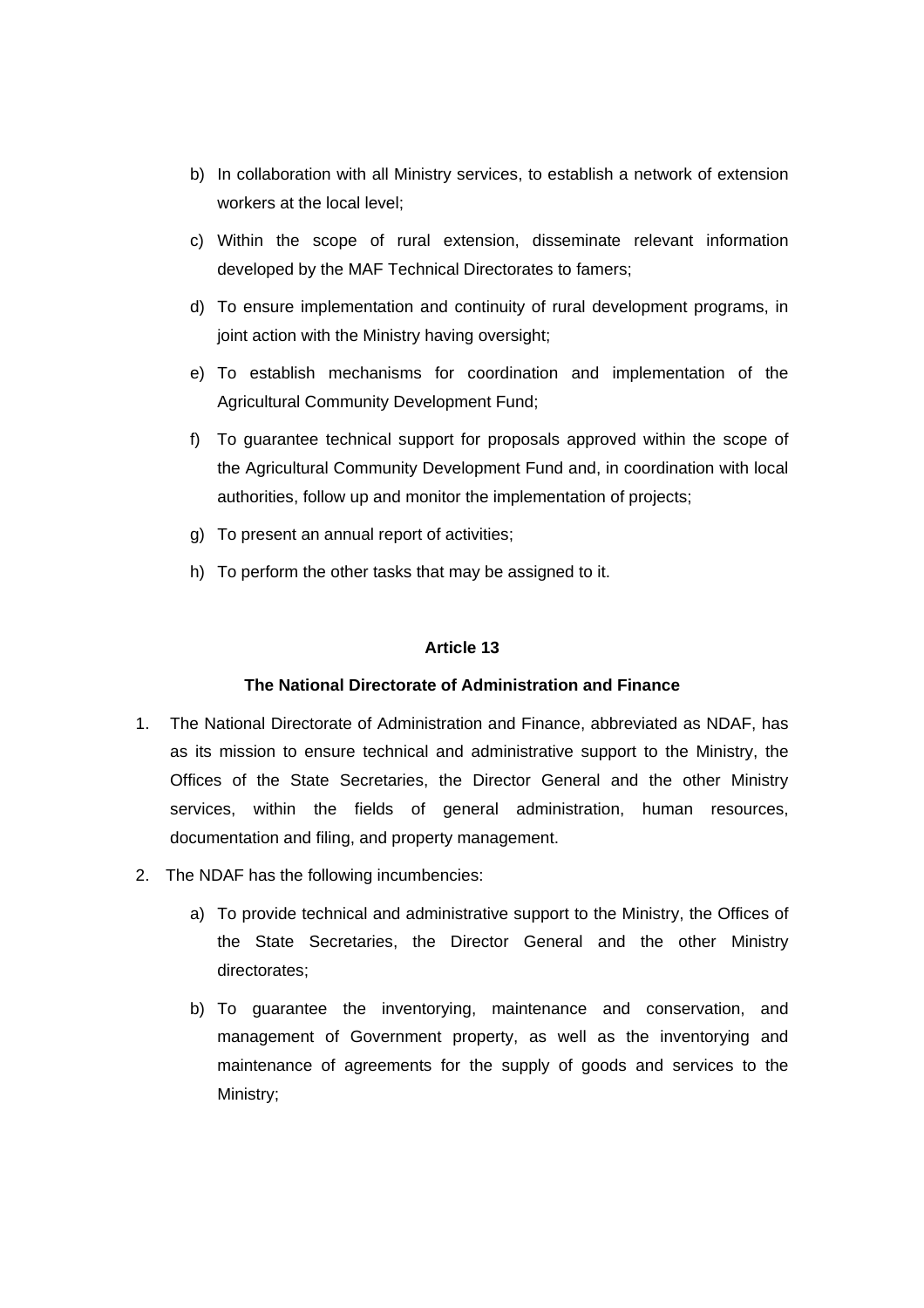- c) To coordinate the execution and control of distribution of supplies to all directorates comprising the Ministry;
- d) To ensure a system of internal communication procedures that is common to Ministry agencies and services;
- e) In collaboration with all Ministry services and in accordance with guidelines from higher levels, to draw up an Annual Plan of Activities and the proposal for the Ministry's Sectoral Investment Program;
- f) To participate in drawing up sectoral plans together with the various services comprising the Ministry;
- g) In collaboration with other appropriate bodies, to draw up a draft annual budget for the Ministry;
- h) To coordinate distribution of the budgetary allotments attributed to the various services comprising the Ministry, without prejudice to the existence of other means of control and assessment carried out by other appropriate bodies;
- i) To coordinate and harmonize the execution of annual and pluri-annual plans based on the needs defined at higher levels of government;
- j) To perform procurement functions for the Ministry;
- k) To comply with and enforce compliance with laws, regulations, and other legal provisions of an administrative and financial nature;
- l) To provide for the recruiting, hiring, follow-up, assessment, promotion and retirement of employees;
- m) To ensure the management of human resources assigned to the Ministry;
- n) To issue expert opinions and other information for the purpose of proposing to higher levels of government administrative measures for improving human resources management and, in collaboration with the National Directorate of Policy and Planning (NDPP) to promote, propose and provide support to courses for the professional training, enhancement and recognition of personnel;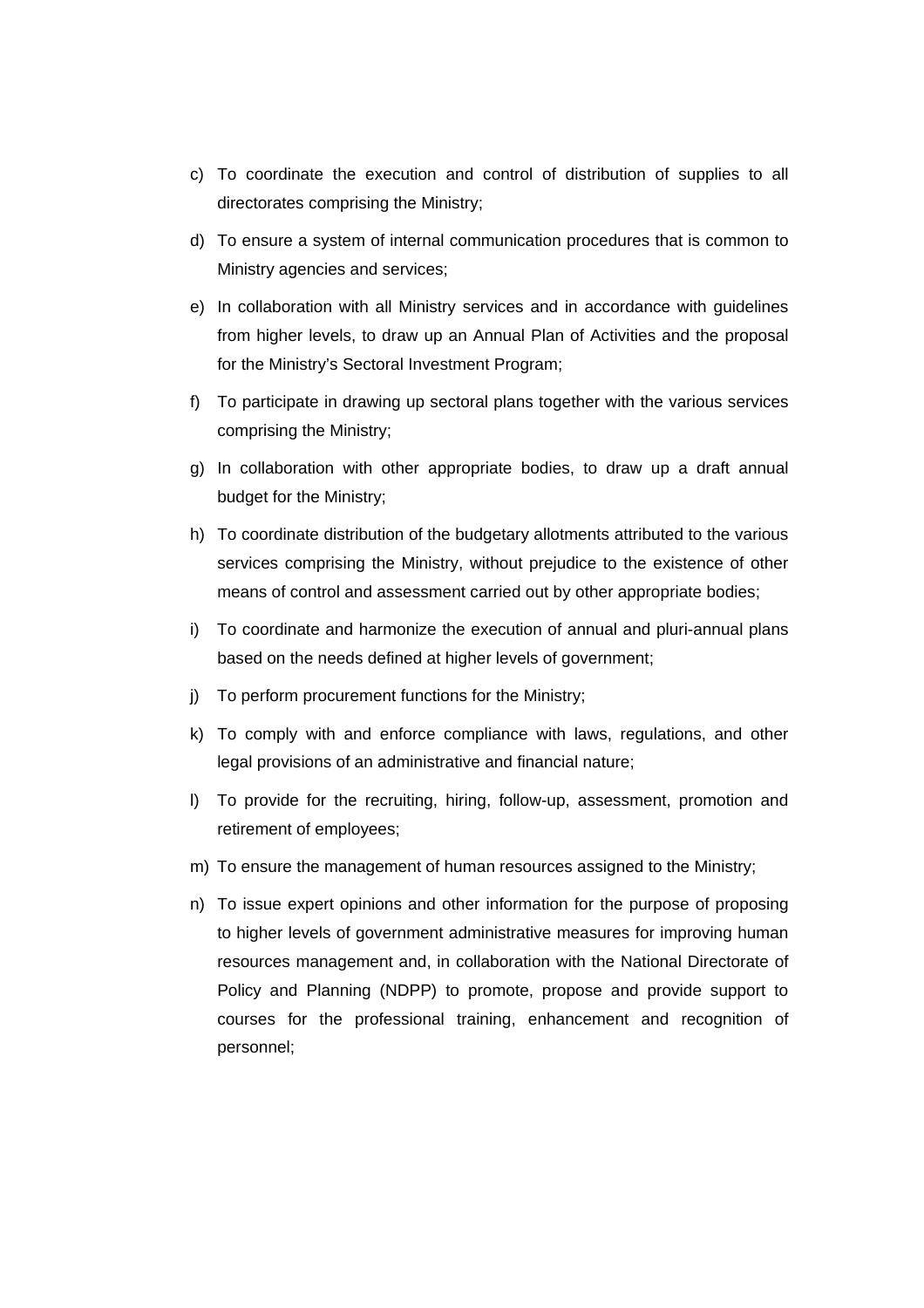- o) To ensure the processing of earnings, bonuses, salaries, and other compensation due to employees, as well as the processing of deductions and respective lists;
- p) To ensure the gathering, safeguarding, preservation and handling of Ministry documentation, specifically the personnel files of employees;
- q) To comply with and enforce compliance with the legislation applicable to civil service workers, proposing to the higher levels of government the commencement of inquiries and disciplinary proceedings and providing for the documentation of those that are ordered by the higher levels of government;
- r) To carry out the actions necessary to comply with standards on environmental conditions for occupational health and safety;
- s) To maintain a filing system and draw up statistics regarding the Ministry, as well as an up-to-date information system for property assets allotted to the MAF;
- t) To carry out the actions necessary to ensure the maintenance of internal and external communication networks, as well as the good working order and use of computer resources;
- u) In collaboration with the NDPP and other appropriate departments, draw up annual and pluri-annual programs for the construction, acquisition, maintenance and repair of agricultural and fishery infrastructure and equipment, based on the sector's needs and perspectives for development;
- v) To study proposals and schemes for the construction, acquisition or rental of infrastructure, equipment and other assets necessary to carry out the functions and policies defined by the Ministry;
- w) To ensure the accomplishment of procedures required for the construction and acquisition of buildings and other infrastructure, vehicles and other movable assets intended for use by the Ministry's agencies and services;
- x) To present an annual report of activities;
- y) To perform the other tasks assigned to it by law.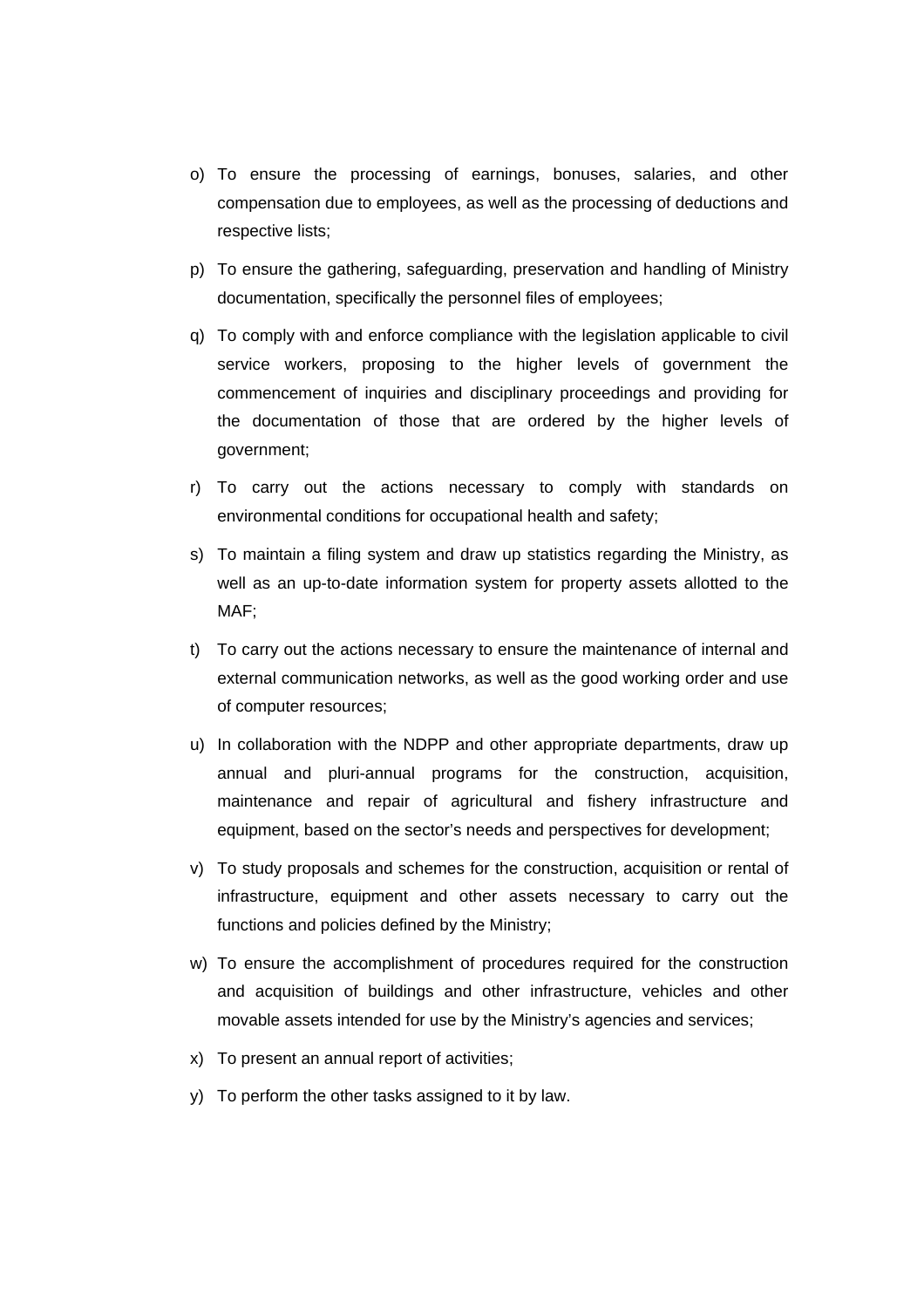#### **The National Directorate of Policy and Planning**

- 1. The National Directorate of Policy and Planning, abbreviated as NDPP, has as its mission to support the setting of the strategic directions, priorities and objectives for MAF policies, as well as coordinating, following up, and assessing their application, and ensuring the Ministry's relationships for national and international cooperation.
- 2. The NDPP has the following incumbencies:
	- a) To assist the Minister in conceptualizing policies and strategies for the sector;
	- b) To support the MAF's actions in defining objectives and strategies and formulating policies, as well as the measures that underpin them;
	- c) To ensure the coordination and preparation, in collaboration with other MAF services, of plans and programs within the scope of district structural interventions and other forms of planning depending upon the context, to ensure the functioning of appropriate instruments of sectoral planning;
	- d) To monitor the development of policies and programs and assess their effects by utilizing well-defined objectives and indicators;
	- e) To draw up studies on the national, sectoral, and district levels and publish results of the studies and assessments of the effects of the policy measures;
	- f) To ensure coordination and dissemination of the information produced, specifically statistical information pertinent to the MAF, within the framework of the national statistical system, that will make it possible to follow up, assess, and monitor the agrarian production system, as well as ensuring MAF relationships with national and regional frameworks within such fields.
	- g) To ensure documentary support to other MAF services;
	- h) To propose the drafting of legislation or other instruments required for the proper functioning of the sector;
	- i) In coordination with other authorized services and, when applicable, with those services responsible for the environmental area, to participate in preparing dossiers for the country's accession as a member of regional and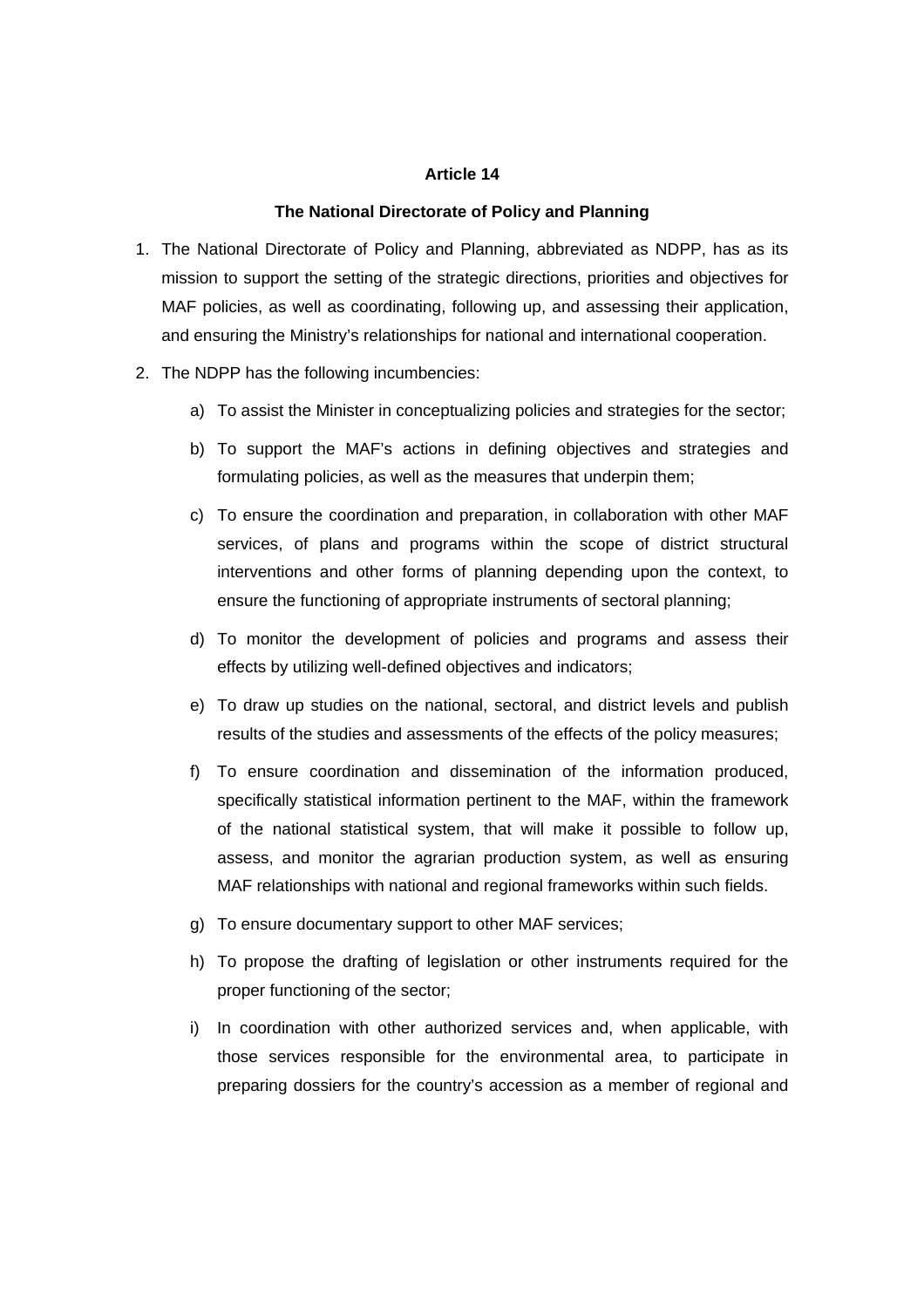international organizations, as well as participating in international accords and conventions affecting the sector;

- j) To maintain records of accords, conventions and other national, bilateral, regional or international instruments ratified by East Timor or of relevance to the country that relate to MAF's sphere of influence.
- k) To develop a geographical information system on agriculture and arable lands.
- l) To collect information and develop a database for internal use;
- m) To collect agro-meteorological information and provide for its analysis and dissemination;
- n) To contribute towards guaranteeing a secure food supply;
- o) To coordinate integration of matters germane to the plans and policies of the sector;
- p) To present an annual report of activities.

### **Article 15**

### **The National Directorate of Agriculture and Horticulture**

- 1. The National Directorate of Agriculture and Horticulture, abbreviated as NDAH, has as its mission to carry out policies within the fields of agriculture and horticulture, genetic plant resources, materials for multiplying plant and vegetable varieties, training rural agents, and providing for the enhancement and economic diversification of rural areas.
- 2. It is incumbent on the NDAH to:
	- a) Contribute to formulating strategy, priorities and objectives and participate in drawing up plans, programs and projects within its areas;
	- b) To support the socio-economic development of farmers with new cultivation techniques and policies for the sustainability of natural resources;
	- c) To promote education and training in new farming techniques;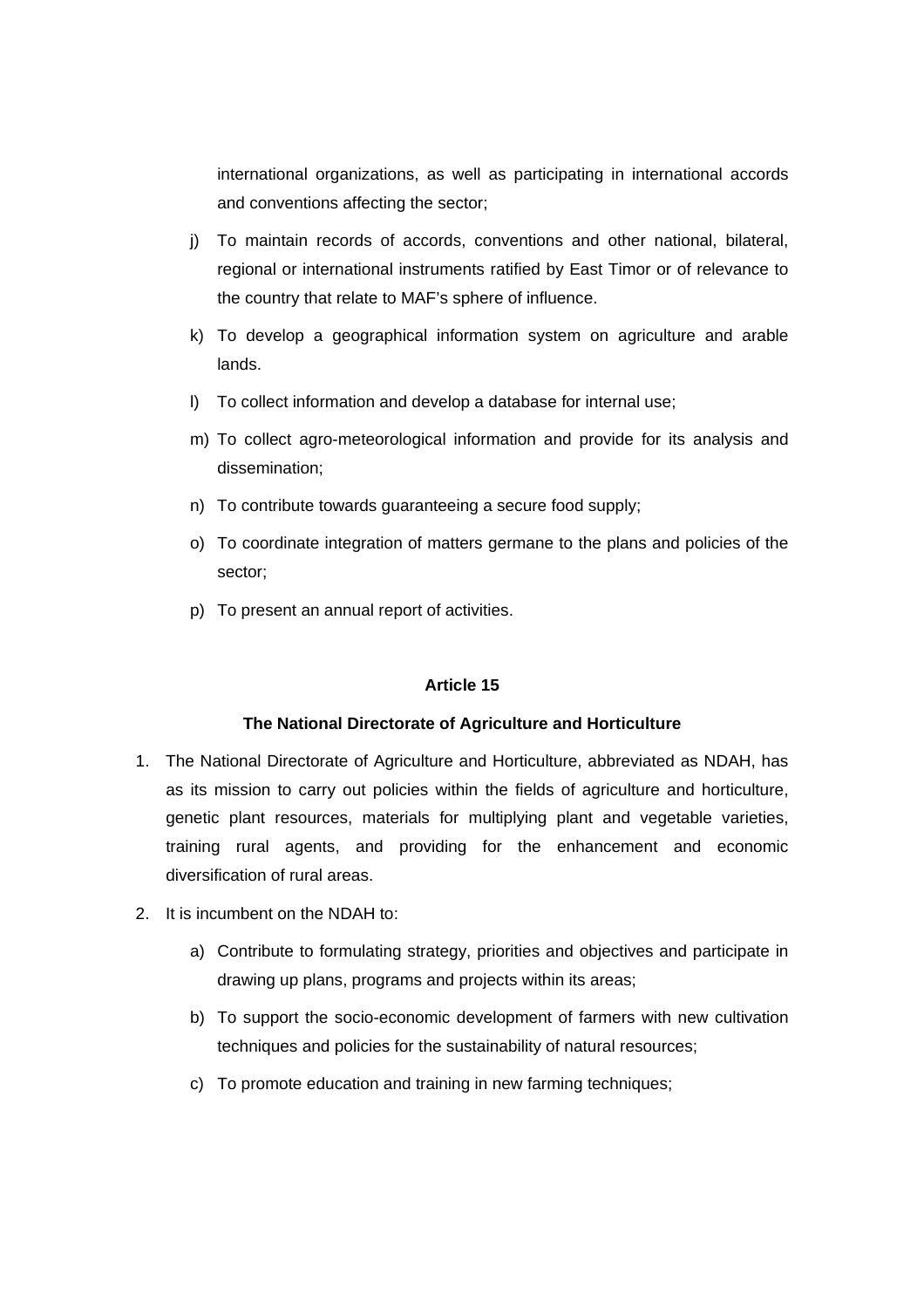- d) To establish efficient technical support services and new technologies aimed at providing assistance to agricultural communities and targeting an increase in the production of foodstuffs, especially rice and corn;
- e) To promote and develop diversification in agriculture;
- f) To promote and support an increase in, and improved quality of, horticultural products, specifically through the introduction of improved or more productive seeds;
- g) To support farmers with new techniques and methods for raising fruit crops, as well as teaching modern techniques for treating and handling fruit crop production;
- h) To promote the use of mechanized equipment and post-harvest technologies;
- i) To impose sanctions for the commission of violations in the agricultural and horticultural sector;
- j) To perform other tasks that derive from the Ministry's incumbencies in the area of agriculture and horticulture;
- k) To present an annual report on activities.

# **The National Directorate of Irrigation and Water Use Management**

- 1. The National Directorate of Irrigation and Water Use Management, abbreviated as NDIWUM, has as its mission to carry out policies in the fields of irrigation and management of water use for farming, proposing policy measures and instruments, promoting their application and participating in monitoring and assessment; the service is empowered to function as the national irrigation authority.
- 2. It is incumbent on the NDIWUM to:
	- a) Contribute to the formulation of strategies, priorities, and objectives, and participate in drawing up plans, programs, and projects for its areas;
	- b) Promote measures that ensure efficacious irrigation schemes and the rehabbing of existing ones;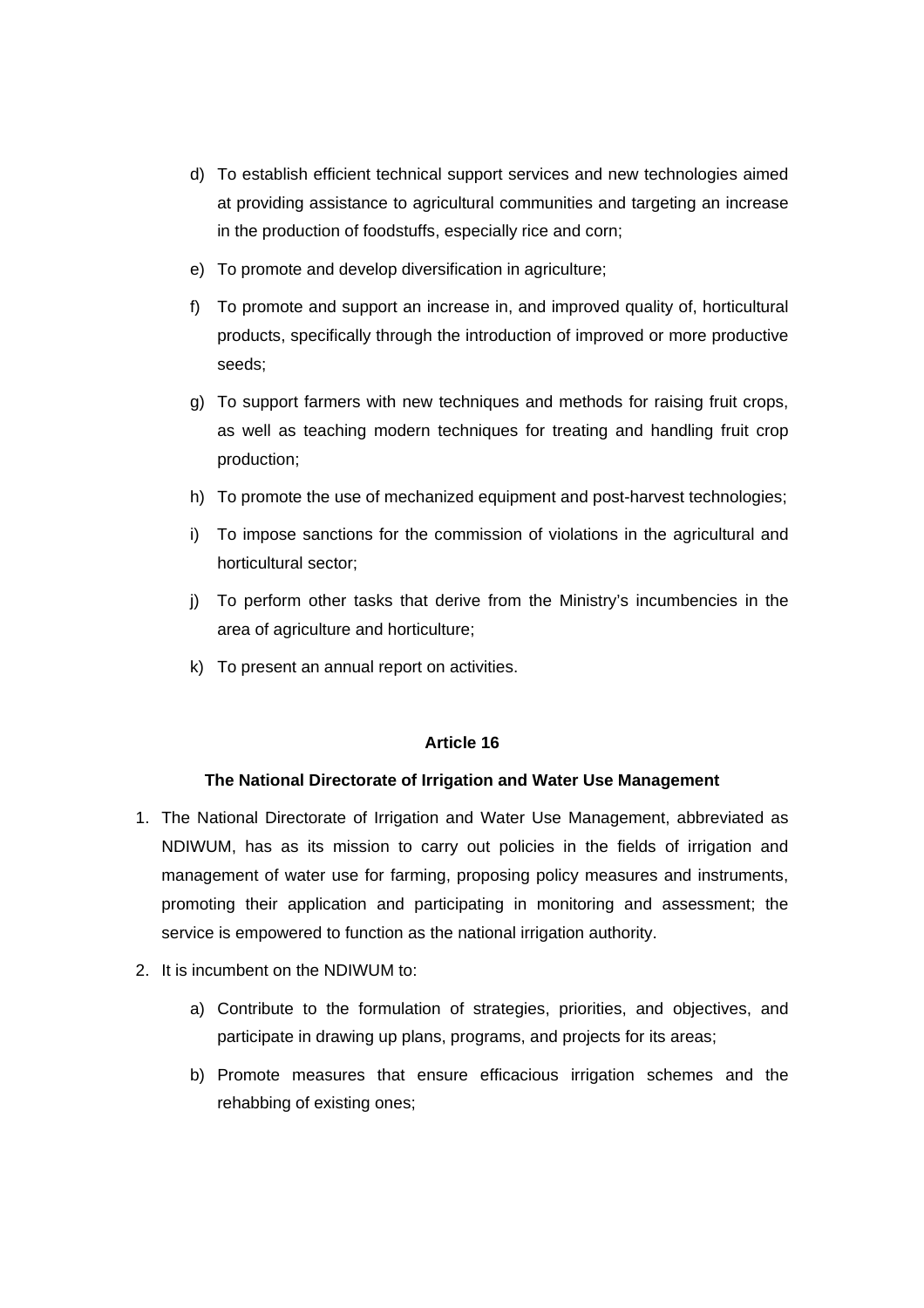- c) Ensure the implementation of measures for the construction of reservoirs for agriculture and the rational and optimized use of water;
- d) Carry out the functions of national irrigation authority, representing the MAF on matters relating to the use of water for agriculture;
- e) Participate in setting national water policy and draw up, follow up, and assess implementation of, the National Irrigation Plan;
- f) Create and maintain updated an information system on irrigation and the hydro-agricultural infrastructure that underpins it;
- g) Ensure the maintenance and improvement of current irrigation systems for rice, as well as other crops including horticultural and leguminous crops;
- h) Perform other tasks that derive from the Ministry's incumbencies in the area of irrigation and water management;
- i) Present an annual report on activities.

### **The National Directorate of Forests**

- 1. The National Directorate of Forests, abbreviated as NDF, has as its mission to draw up, follow up, implement and enforce forestry policy, specifically in the fields of sustainable development of forest resources and their associated spaces and, additionally, hunting, beekeeping, and aquatic resources in inland waters, guaranteeing their protection, conservation and management; the service is empowered to function as the national forestry authority.
- 2. It is incumbent on the NDF to:
	- a) Participate in setting and applying policy for forests, hunting, beekeeping, and aquatic resources in inland waters, and propose the measures necessary for realizing it;
	- b) Coordinate and support the execution of forestry policy, within the context of the National Forestry Strategy, specifically in the fields of forestry regulation and protection, production, transformation and marketing of forestry products, as well as beekeeping, hunting, and aquatic resources in inland waters;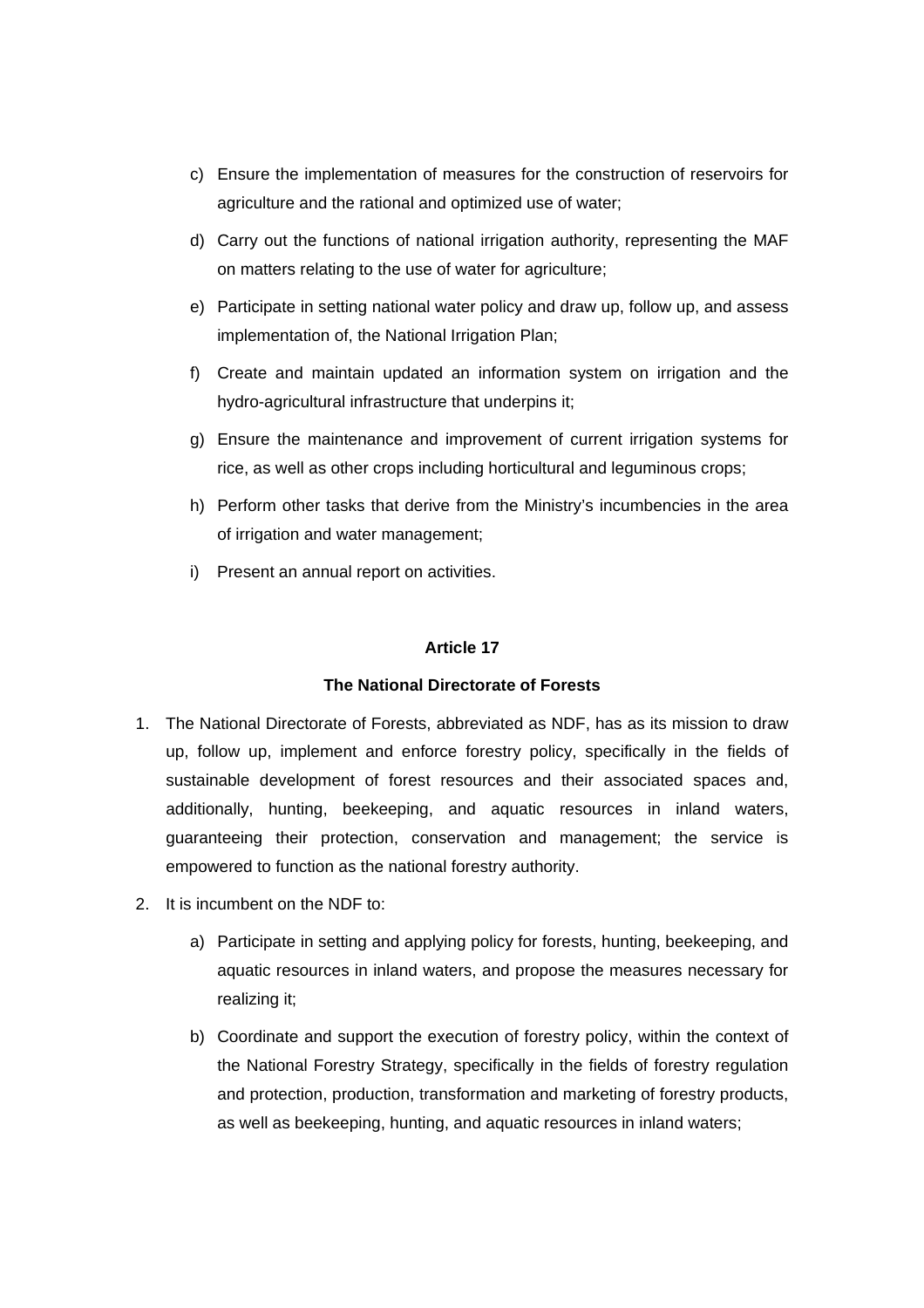- c) Coordinate, gather, and analyze forestry data and information for use in planning and decision-making;
- d) In collaboration with the NDPP and other services, prepare the national plan for forest management and the adoption of legislation on the matter;
- e) Ensure and enforce execution of forestry legislation and of the national forestry management plan;
- f) Encourage measures, within the context of the national forestry management plan, for reforestation and the protection of endangered or weakened forest species, with the objective of expanding forested space and the production of commercially valuable trees for the wood industry;
- g) Promote campaigns to raise awareness of the population, local communities, and the public at large concerning the need to conserve the country's forestry assets;
- h) Promote structural prevention, in the aspects of information and education; the prevention, contention and fighting of forest fires; and the deployment of actions and programs aimed at appropriate protection of forests against fire, contributing to minimizing burned areas and the number of occurrences, especially by deploying prevention systems;
- i) Assist in conceptualizing and defining parks and forest reserves and promoting legislation for their management;
- j) Participate, in coordination with other services, in drawing up the National Plan for Water Resource Management;
- k) Take measures and oversee the rational use of water resources;
- l) In coordination with other services, ensure the quality of water resources, taking effective measures, in cooperation with the appropriate services, to prevent and eliminate factors that cause their defilement and pollution;
- m) Draw up a manual on watershed management and one on agro-forestry;
- n) Impose sanctions for the commission or omission of contraventions in the forestry and water resource sector;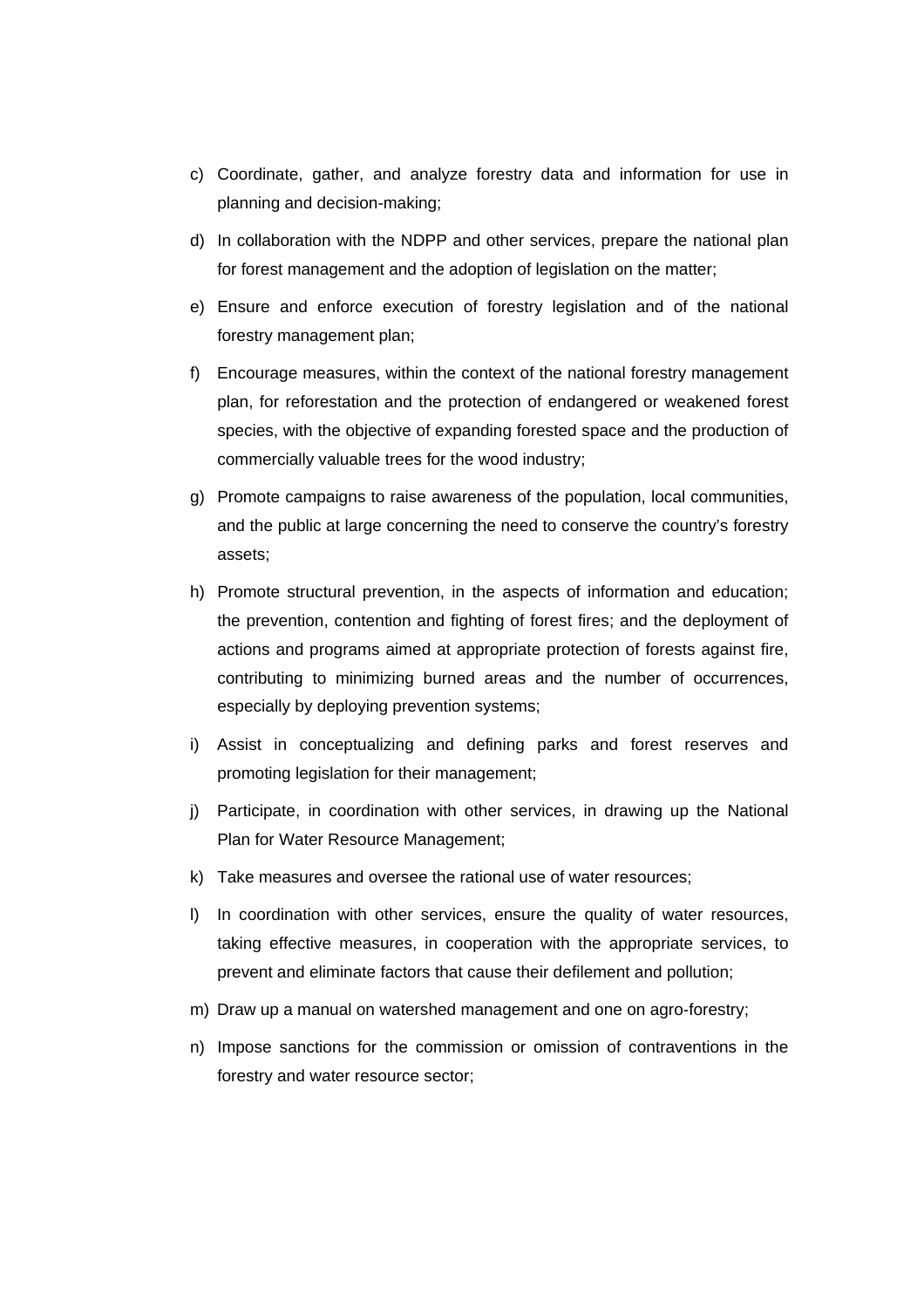- o) In conjunction with the Ministry having oversight of the environmental area, define and designate parks, reserves and protected areas, as well as following through on their implementation;
- p) Establish accountability of the various agents and an appropriate organization of forestry services;
- q) Promote improvements in the competitiveness of the industries making up the various forestry segments;
- r) Perform the other tasks that derive from the Ministry's incumbencies in the area of forestry, watersheds and water resources;
- s) Present an annual report on activities.

# **The National Directorate of Industrial Plants and Agribusiness**

- 1. The National Directorate of Industrial Plants and Agribusiness, abbreviated as NDIPA, has as its mission to draw up, follow up, implement and enforce policy on coffee and industrial plants, as well as assessing the effects of national and international macro-economic policy on agrarian production.
- 2. It is incumbent on the NDIPA to:
	- a) Participate in defining and applying policy on the production of coffee, perennial crops and herbs, as well as proposing the measures required for its protection and realization;
	- b) Coordinate, gather, and analyze data and information on coffee, perennial crops and herbs for use in planning and decision-making;
	- c) Ensure the adoption, enforcement and implementation of legislation on industrial crops;
	- d) In cooperation with other services having jurisdiction, foment with the private sector, cooperatives and NGOs the increased production and quality of coffee, by introducing new plants of the Arabica species and new growing, treatment and harvesting techniques;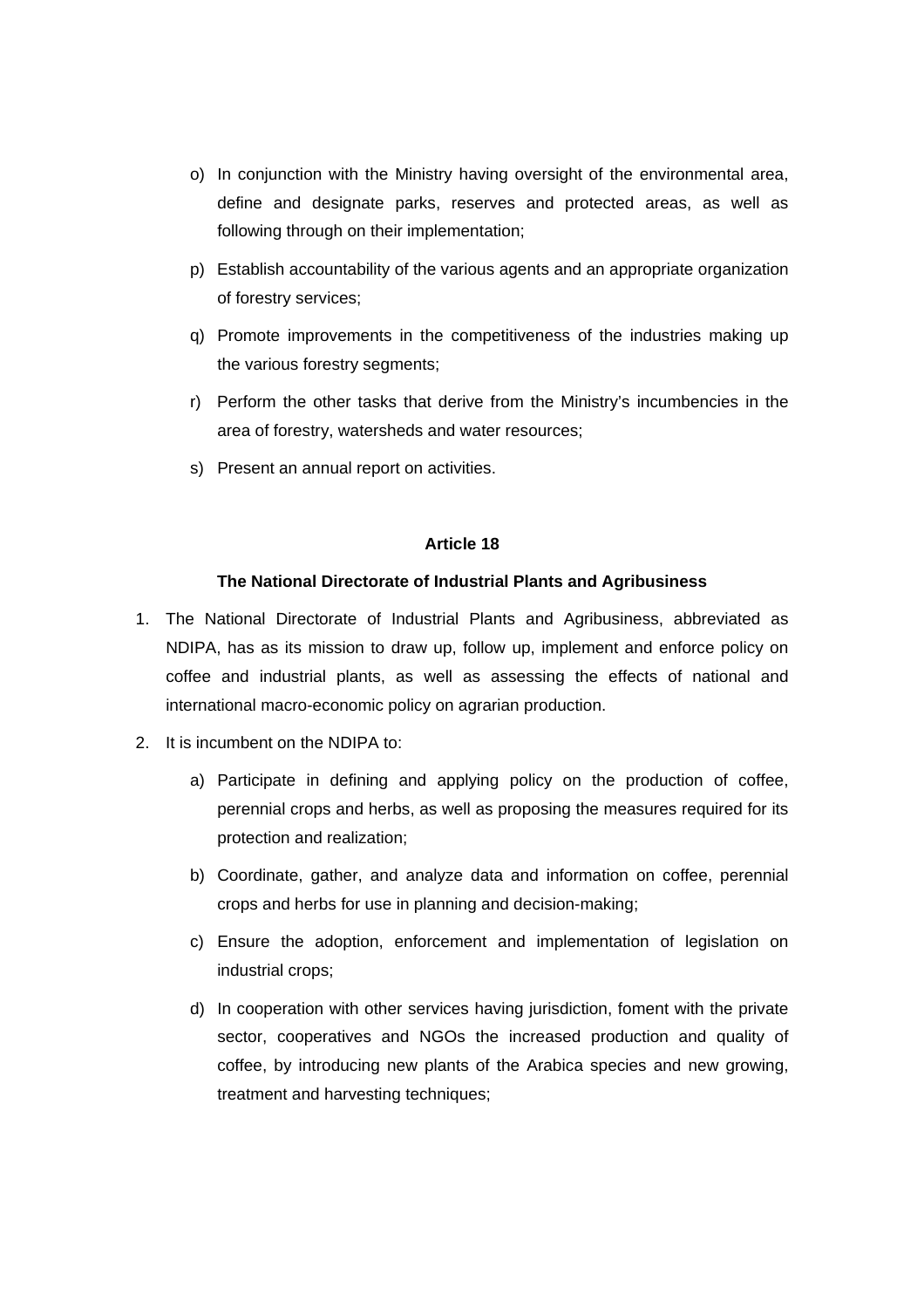- e) Foment expansion and development of industrial plants and medicinal or similar plants by the introduction of new plants or of new and more productive species;
- f) Promote the establishment of, and operate or monitor nurseries for industrial plants as a way of assisting and supporting growers in increasing and expanding the cultivation of such plants;
- g) Promote the education of farmers in modern farming techniques and methods;
- h) Identify, formulate, monitor and assess strategic programs and projects of interest to the MAF and issue opinions on their technical and economic feasibility;
- i) Collaborate with government agencies in the formulation of guidelines, policies, and strategies for action in the areas of rural credit and tax incentives;
- j) Identify and facilitate the promotion of new agribusiness products and promote the search for new markets for such products;
- k) Guarantee the gathering and handling of information from agro markets;
- l) Produce technical and economic information from agricultural undertakings;
- m) Assist in the productive and industrial development of the agrarian sector;
- n) Monitor and propose appropriate measures for the development of the agricultural and food-producing sector;
- o) Perform other tasks that derive from the Ministry's incumbencies within its sphere of authority;
- p) Present an annual report on activities.

## **The National Directorate of Fisheries and Aquaculture**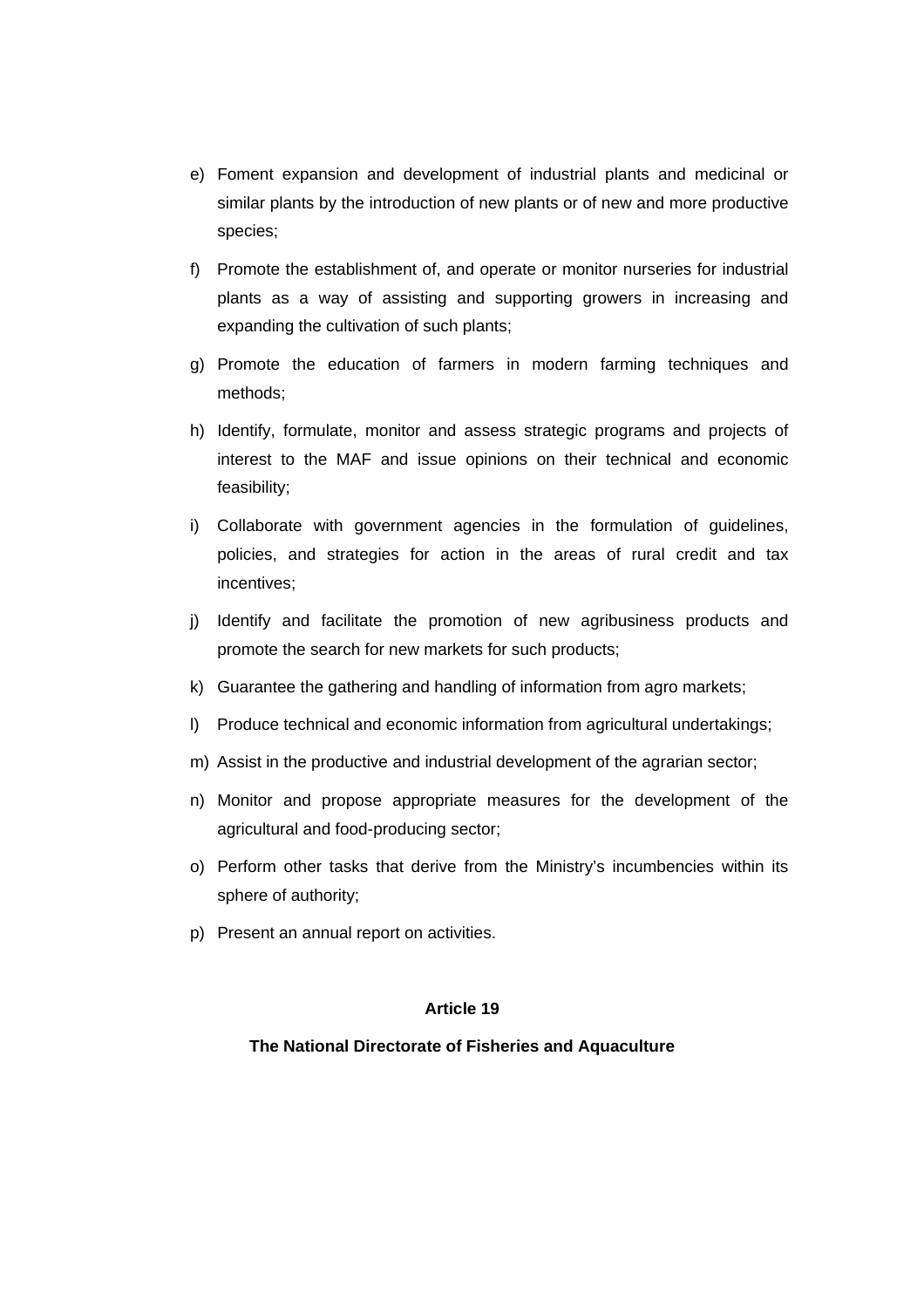- 1. The National Directorate of Fisheries and Aquaculture, abbreviated as NDFA, has as its mission to draw up, coordinate, schedule, execute and enforce policies, plans, programs and projects for fishing, aquaculture, the transformation industry and others allied with it, as the service invested with authority over fisheries on the national level.
- 2. It is incumbent on the NDFA to:
	- a) Provide support in defining the national policy for fisheries, on the internal and regional levels and in terms of international cooperation, and guarantee its implementation;
	- b) Encourage the sustained development of the fishing industry aimed at internal and foreign markets;
	- c) Define, together with the NDPP, the adoption of legislation for the fishery sector;
	- d) Ensure, through management and regulation, the proper exploitation of live marine resources available within the areas of national jurisdiction and bodies of water amenable to the development of aquaculture;
	- e) Implement protective and conservationist measures in relation to marine species, in cooperation with other services, agencies and entities;
	- f) In conjunction with the Ministry having oversight of the environmental area, define and designate parks and marine reserves and follow through on their implementation;
	- g) Define the principal fishing areas in the country and maximum authorized catch limits;
	- h) Promote the technical education of personnel in new and modern techniques for fishing activities;
	- i) Develop sanitary conditions for the handling, transport, warehousing, processing and marketing of fish and seafood;
	- j) Grant fishing licenses in accordance with the provisions of law;
	- k) Comply with and enforce compliance with the principle of caution in the exploitation of fishery resources;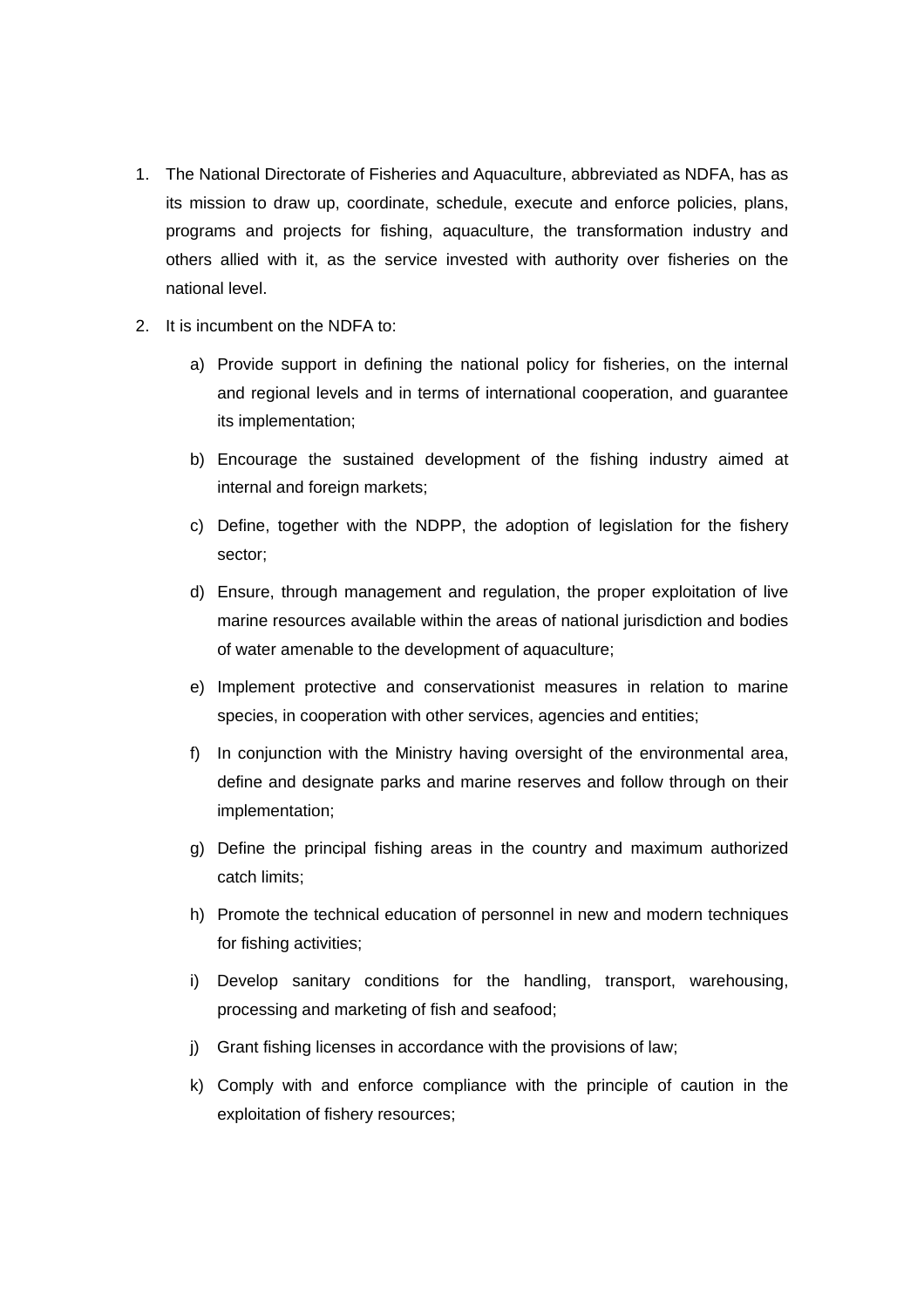- l) Implement a system for exploitation of fishery resources that benefits both commercial fishing and subsistence and artisanal fishing;
- m) Guarantee the involvement of fishing communities in the drafting of policy for and management of fishery resources;
- n) Encourage the aquaculture industry in freshwaters, brackish waters and seawater, with the aim of increasing food safety and the achievement of export revenues;
- o) In collaboration with the other services involved, ensure the definition of quality standards for fishery products;
- p) In conjunction with the Ministry of Foreign Business, support the process of negotiating international covenants with respect to the fisheries sector, as well as relationships with international organizations in the fisheries sector;
- q) Together with the NDPP, manage the fisheries statistics system, within the context of the national statistical system, so as to ensure the expansion and development of a National Fisheries Database (NFD);
- r) Perform the functions of spokesperson for the fisheries sector, whether at the national or international level;
- s) Carry out the inspection of fishing vessels and fishing practices, as well as catches, in accordance with the law;
- t) Enforce compliance with standards governing the use and management of fishing practices;
- u) Determine and designate fishing ports for the inspection and unloading of catches;
- v) Enforce compliance with standards on health conditions, both on board fishing boats and at seafood markets and fishing ports, as well as enforcing quality standards for fish and seafood;
- w) Control catches and apply practical and effective measures to guarantee compliance with maximum catch limits;
- x) Provide technical opinions, implement and enforce the rules and standards applicable to parks and marine reserves;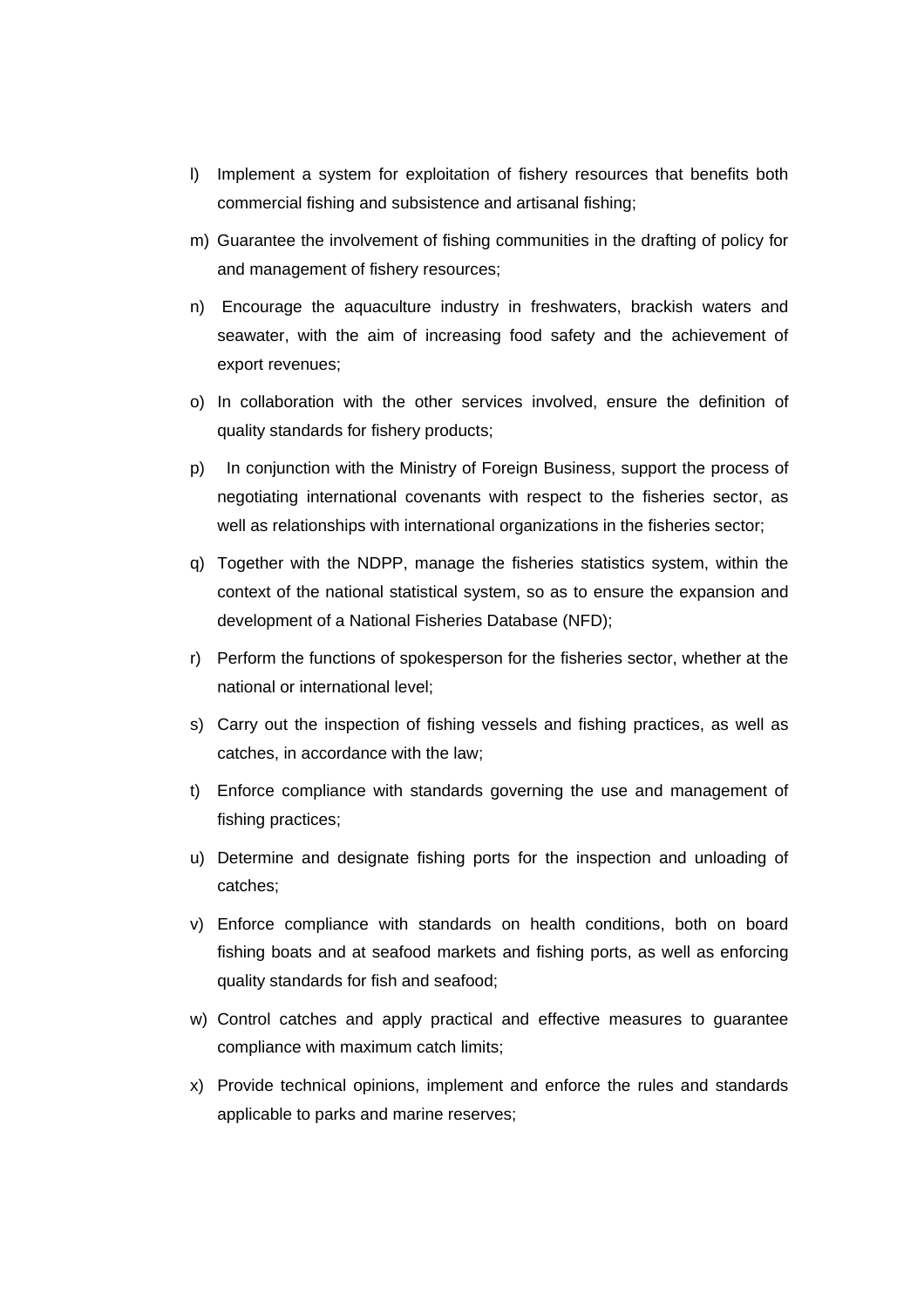- y) Oversee the inspection of fishing activities, coordinating the activities of fishing inspectors;
- z) Impose or provide for the imposing of fines for violations of the applicable fishing laws and regulations and document the respective legal proceedings;
- aa) Manage the system for ongoing monitoring and information on fishing vessels (SIMOCEP) as regards national coverage and the interconnect with the authorized national and international agencies in the field of fishing;
- bb) Gather, handle and keep statistical data up to date, in coordination with the other services having jurisdiction, specifically in relation to licensed fishing vessels, catches, types of fishing carried out, species caught and methods and equipment utilized for fishing in the country's maritime waters;
- cc) Perform other tasks that derive from the Ministry's incumbencies in the area of fisheries and the inspection of fishing activities;
- dd) Present an annual report on activities.

### **The National Directorate of Livestock Breeding and Veterinary Medicine**

- 1. The National Directorate of Livestock Breeding and Veterinary Medicine, abbreviated as NDLBVM, has as its mission to draw up, follow up, implement and enforce policies, plans, programs, projects, or any other matters relating to production, animal reproduction, and livestock breeding technologies and industry, as well as issues relating to veterinary medicine and the protection of public health and animal health, being the service invested with authority over national veterinary health functions.
- 2. It is incumbent on the NDLBVM to:
	- a) Support the setting of national livestock breeding and veterinary policy for the domestic sphere, and in coordination with the Ministry of Foreign Business for the international sphere, and ensure its implementation, control and enforcement;
	- b) Participate in defining and applying policies for improving animal feeding practices, livestock breeding technologies and industry, sanitation, protection, and veterinary and public health;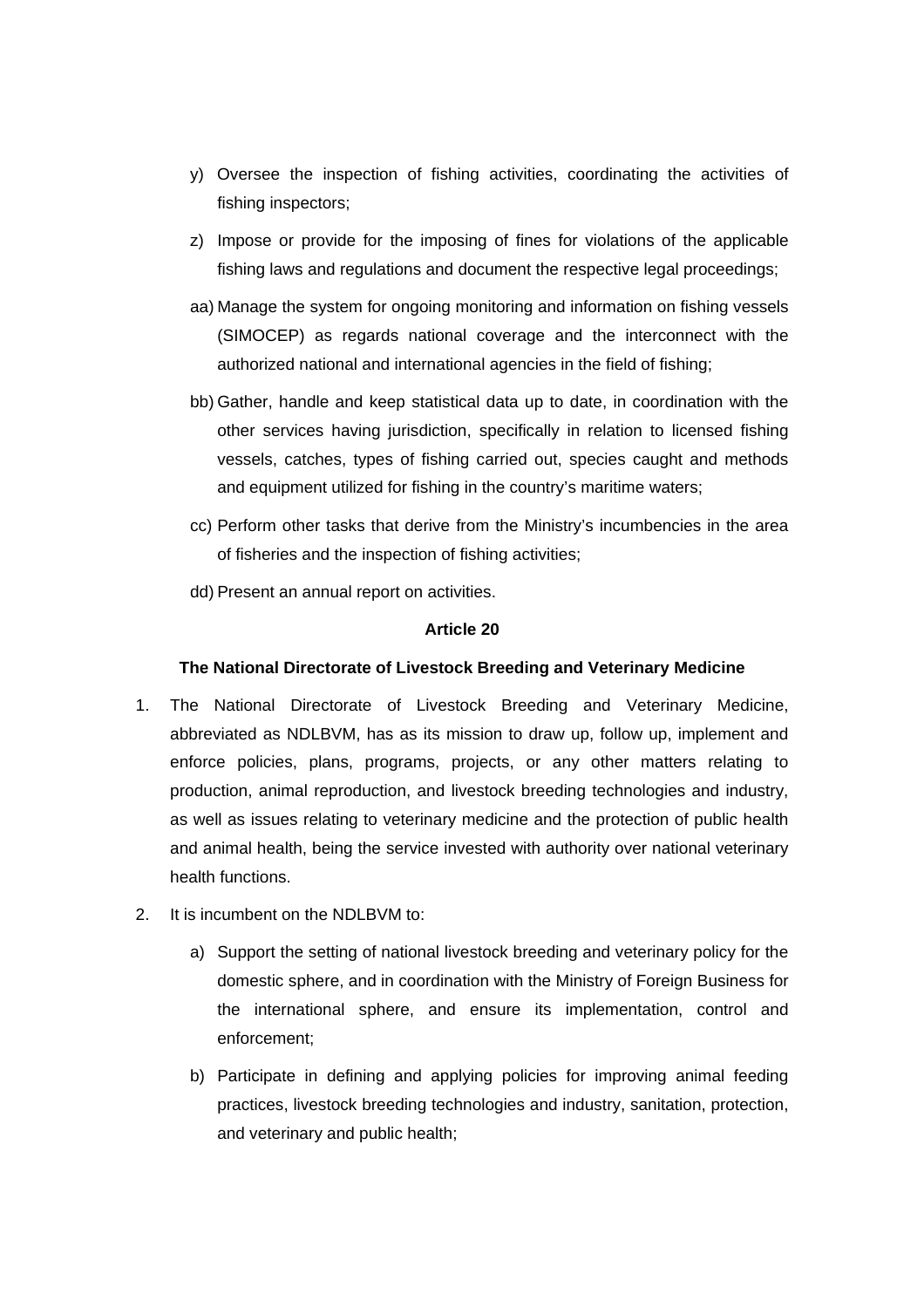- c) Foment production, artificial insemination, and animal reproduction;
- d) Improve livestock feeding practices and take measures for improved redistribution;
- e) Coordinate, gather and analyze data and information on livestock breeding for use in planning and decision-making;
- f) In collaboration with the NDPP and other services having jurisdiction, draw up the national plan for animal management and the adoption of legislation on the matter;
- g) Promote the introduction and the development of new and adaptable technologies aimed at increasing animal production;
- h) Assist farmers in developing and improving animal production, including cattle, buffalos, swine, goats and poultry;
- i) License establishments within the livestock breeding industry and perform periodic sanitary control, in coordination with the other services having jurisdiction;
- j) Create and maintain up to date a registry of the number of animals existing and of vaccinated animals in the country;
- k) Work to defend and protect the health of animal contingents, including pets, exotic animals, wild animals and species for hunting, providing sanitary oversight of their production and commercialization;
- l) Ensure sanitary control and certification for animals and animal-based products intended for exchange with other countries, in conjunction with other agencies;
- m) Assign, and inspect conditions for the maintenance of, health stamps, marks of identification, and export approval numbers to establishments and operators processing products of animal origin or intended for the feeding of animals;
- n) Develop and implement wide-reaching vaccination campaigns and animal health campaigns for prevention and the management of sick animals and for improvements to animal production;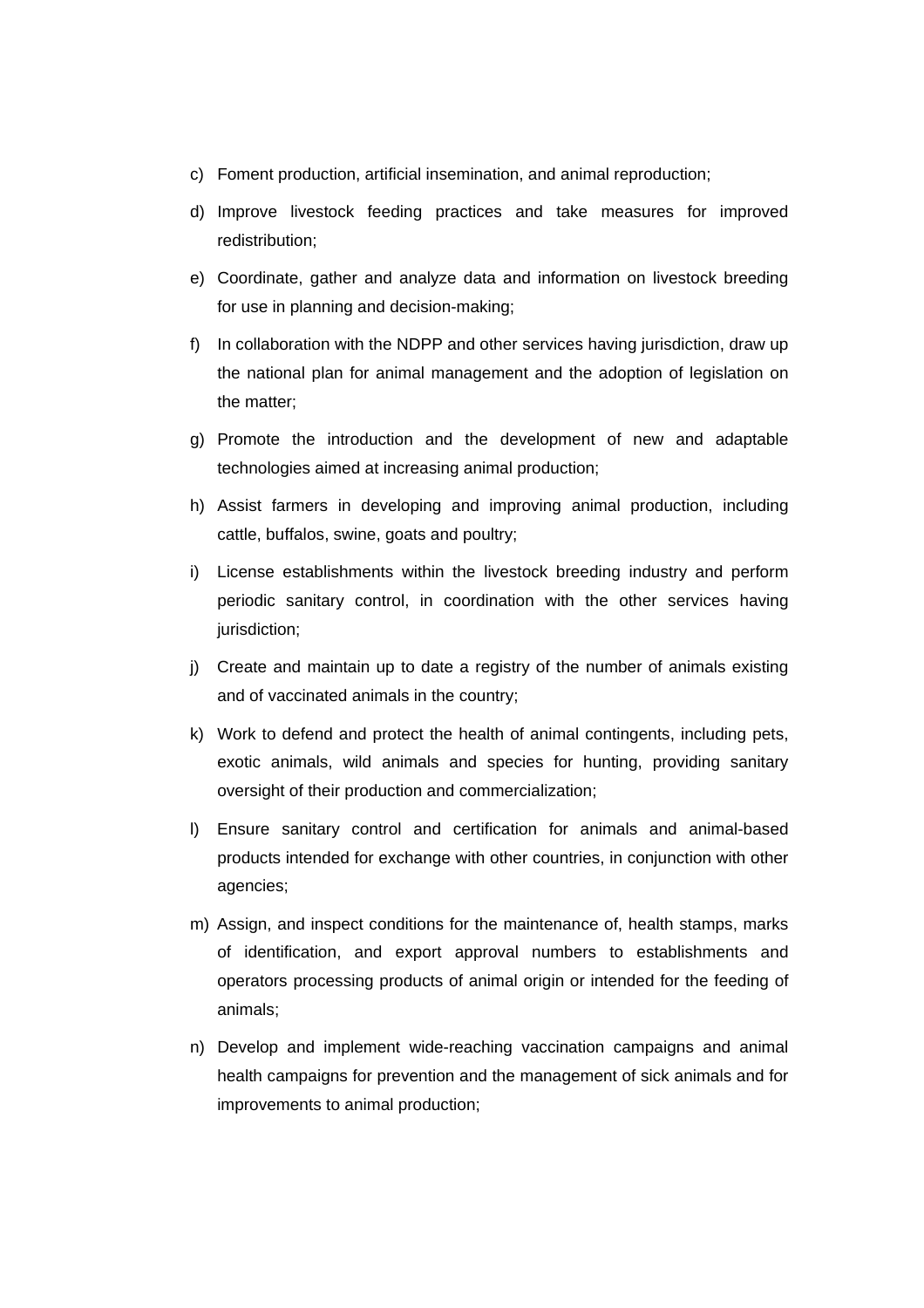- o) Jointly with the Health Ministry, to accredit organizations, services and persons in the area of veterinary-medical interventions;
- p) Ensure official hygiene and health control, and control of conditions for activities involving production, transformation, and storage in processing farm and livestock products, including veterinary drugs;
- q) Ensure, in coordination with the agency responsible for veterinary investigation, the functioning of support centers for actions in the field of animal health and hygiene and other matters relating to the diagnosis of animal diseases and the inspection of wastes;
- r) Provide for the assessment, authorization, control and inspection of the sale and use of veterinary pharmacological and immunological drugs, pre-mixed medications, homeopathic remedies and others, and their raw materials, as well as products for veterinary use;
- s) Oversee the licensing of slaughterhouses and agro-industries, in coordination with the other services having jurisdiction;
- t) Ensure measures to promote animal health in slaughterhouse environments and locations where meat is sold;
- u) Impose sanctions for the commission of contraventions in the livestock breeding sector;
- v) Perform other tasks that derive from the Ministry's incumbencies in the area of livestock breeding and veterinary medicine;
- w) Present an annual report on activities.

## **The National Directorate of Quarantines**

1. The National Directorate of Quarantines, abbreviated as NDQ, has as its mission to coordinate and implement measures, laws, and regulations on quarantines and sanitary controls on the import and export of animals and plants, animal and plant products, merchandise, assets, or objects, as well as sanitary control of vehicles, ships, and aircraft.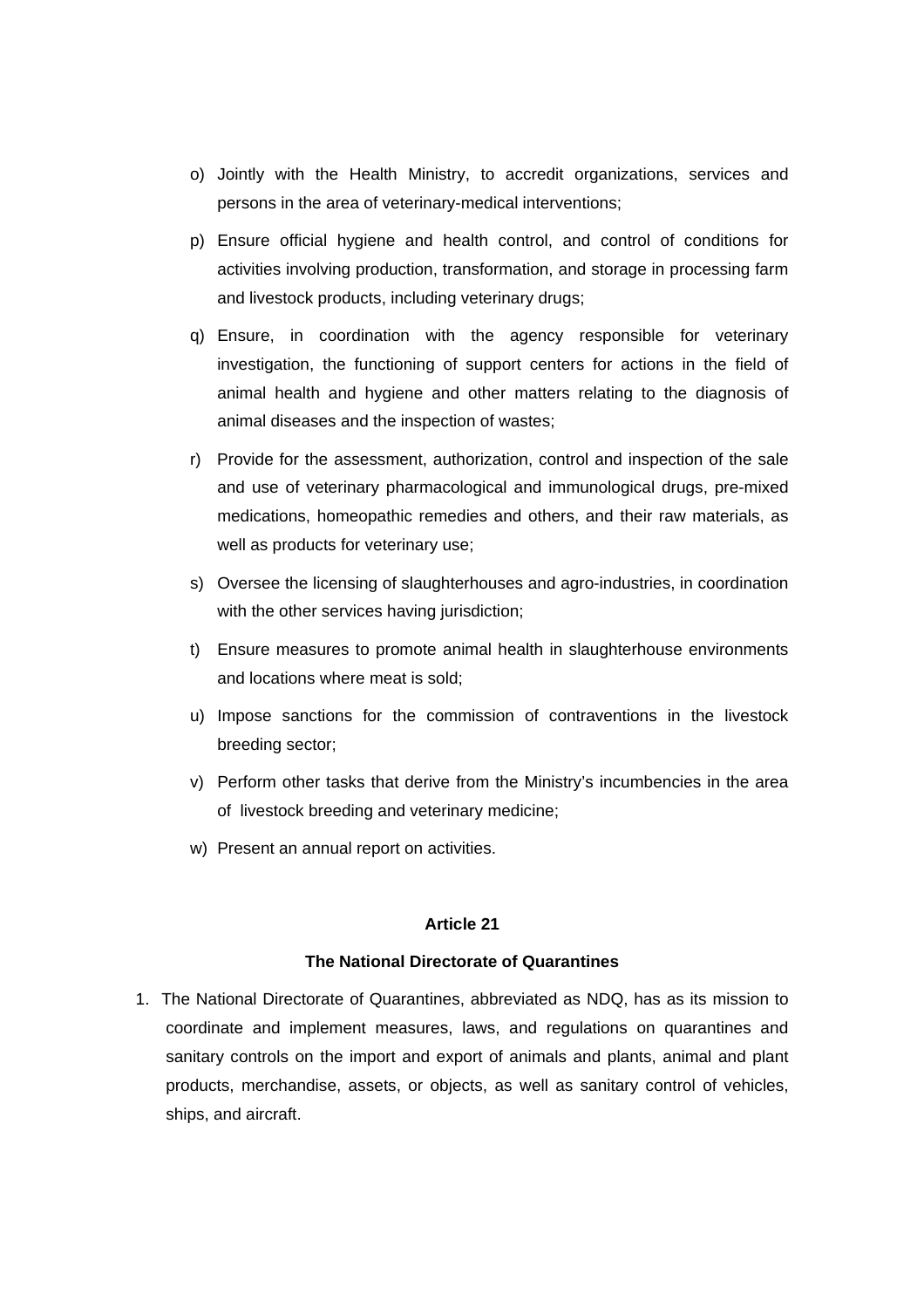- 2. It is incumbent on the NDQ to:
	- a) Implement and enforce the application of laws, regulations and measures concerning quarantines and sanitary controls on animals, plants, animal and plant products, merchandise or objects, as well as sanitary control of vehicles, ships, and aircraft;
	- b) Impose sanctions for the commission of contraventions of the laws and regulations on quarantines and sanitary controls on the import and export of animals and plants, animal and plant products, merchandise, assets, or objects, as well as sanitary control of vehicles, ships, and aircraft;
	- c) Perform the functions and incumbencies assigned them by the Minister or by the applicable laws and regulations;
	- d) Handle the administrative aspects of payments of service fees and costs incurred by users, as well as the fines imposed;
	- e) Present an annual report on activities.

### **The National Directorate of Research and Specialist Services**

- 1. The National Directorate of Research and Specialist Services, abbreviated as NDRSS, has as its mission to coordinate and implement research and laboratory activities, specifically in the fields of agricultural and agro-forestry crops, soils, veterinary medicine and food production, in order to equip the Ministry services with the information and data required for the better and more efficient management of resources.
- 2. It is incumbent on the NDRSS to:
	- a) Provide information and the transfer of agricultural knowledge and techniques;
	- b) Develop specific programs to provide information to farmers;
	- c) Support Ministry services with information on soil utilization and tendencies in agricultural production;
	- d) Formulate educational and training programs tailored to extension learners;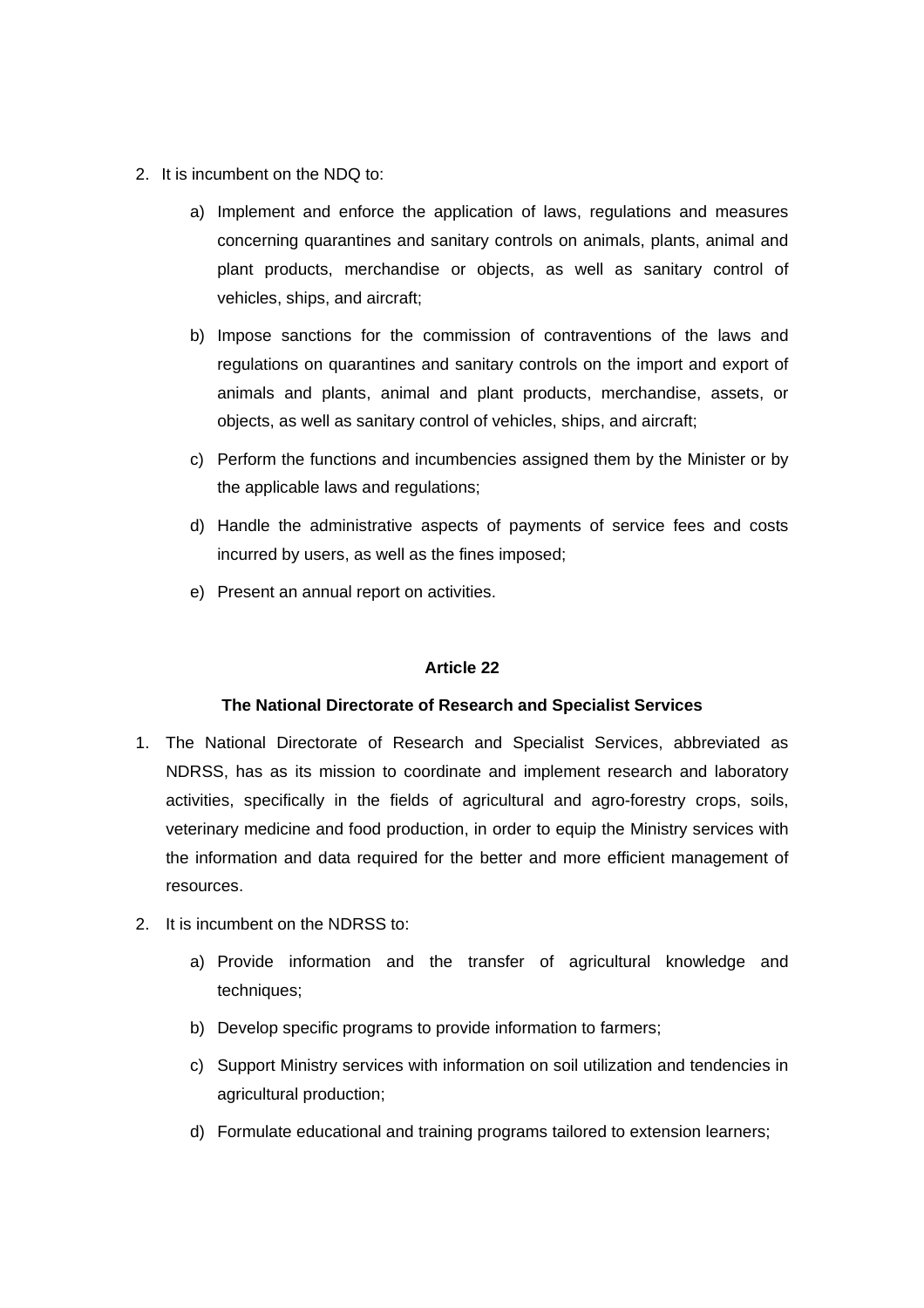- e) Perform other tasks that derive from the Ministry's incumbencies in the area of research and laboratories;
- f) Present an annual report on activities.

# **The National Directorate of Agricultural Education**

- 1. The National Directorate of Agricultural Education, abbreviated as NDAE, has as its mission to coordinate schools offering technical and professional education, integrated with the national educational system.
- 2. The schools making up the NDAE are public establishments by mature and are governed by their own internal bylaws to be approved by ministerial certification.
- 3. It is incumbent on the NDAE to:
	- a) Coordinate the proper functioning of technical and professional schools in the field of agriculture;
	- b) Reformulate and adapt the curriculum of technical and professional schools in the field of agriculture, in coordination with the Ministry of Education;
	- c) Promote the training of teachers with the aim of enhancing their academic qualifications;
	- d) Support the schools in establishing and operating libraries;
	- e) Collaborate with similar foreign institutions in promoting the interchange of experience, through the signing of protocols;
	- f) Establish a close collaboration with the Timor Lorosae National University and other domestic institutions that work in the area of agrarian education;
	- g) Promote the professional placement of graduating students in the field of agriculture;
	- h) Perform other tasks that derive from the Ministry's incumbencies in the area of education and training in agriculture;
	- i) Present an annual report on activities.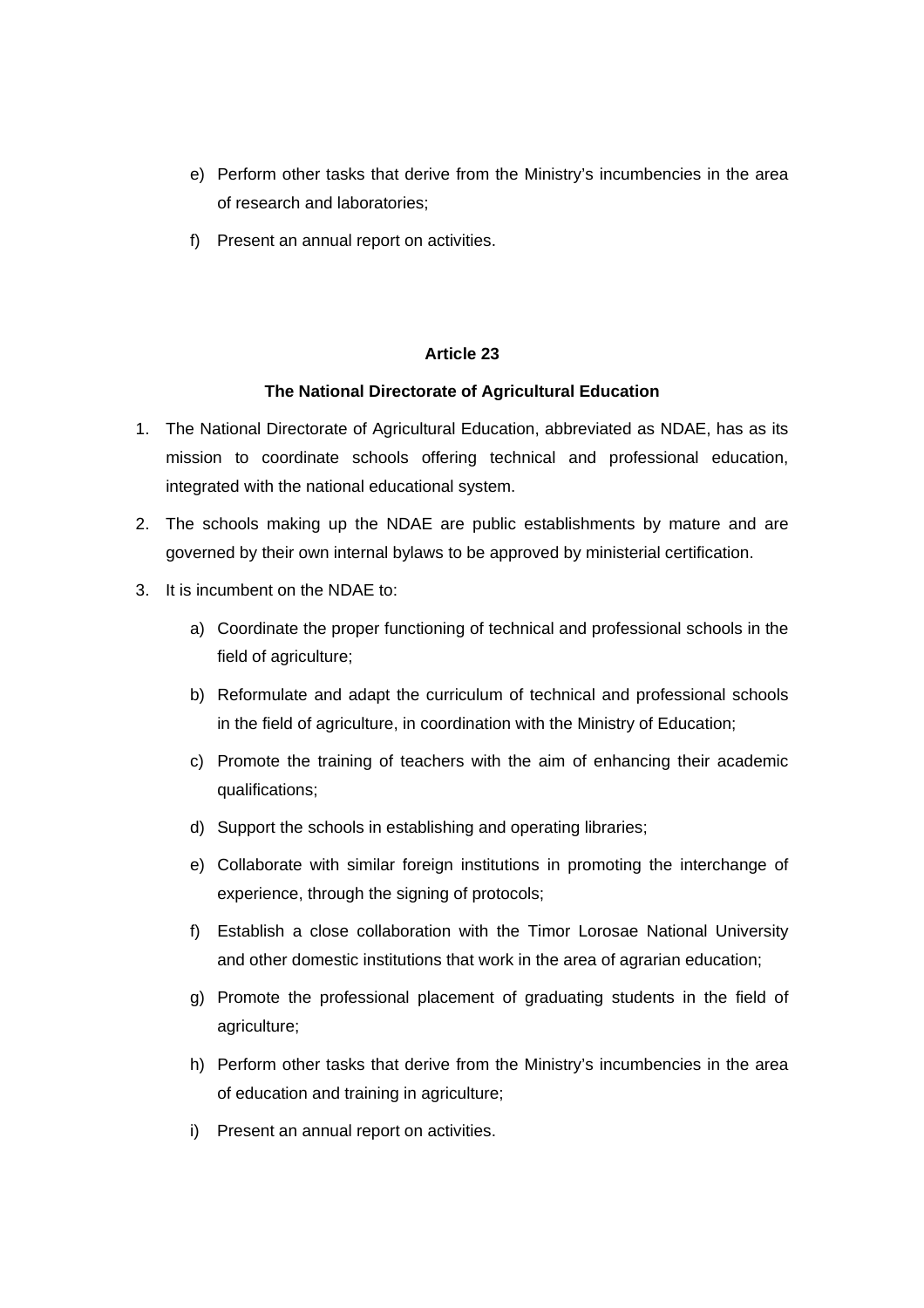### **SECTION II**

## **ADVISORY BOARD**

### **Article 24**

### **The Advisory Board**

- 1. The Advisory Board on Agriculture, Forestry, Livestock Breeding and Fisheries, referred to in short as the Advisory Board, is the Ministry's consulting body on the wider issues of policy for agriculture, forestry, livestock breeding and fisheries and their relationship with policy for national development.
- 2. It is incumbent on the Advisory Board, specifically, to voice its position on:
	- a) MAF decisions, with the aim of implementing them;
	- b) Work plans and programs;
	- c) The formulation and conduct of the Government's policy in relation to agriculture, forestry, livestock breeding and fisheries;
	- d) The balance sheet of MAF activities, assessing the results achieved and proposing new objectives;
	- e) The interchange of experiences and information among all the MAF services and bodies and among their respective leaders;
	- f) Legislative instruments of interest to the MAF or any other documents originating from its services or constituent bodies;
	- g) Other activities referred to it.
- 3. The Advisory Board shall have the following composition:
	- a) The Minister, who is the chairperson;
	- b) The State Secretaries;
	- c) The Director-General;
	- d) The National Directors or those in equivalent positions;
	- e) The District Directors.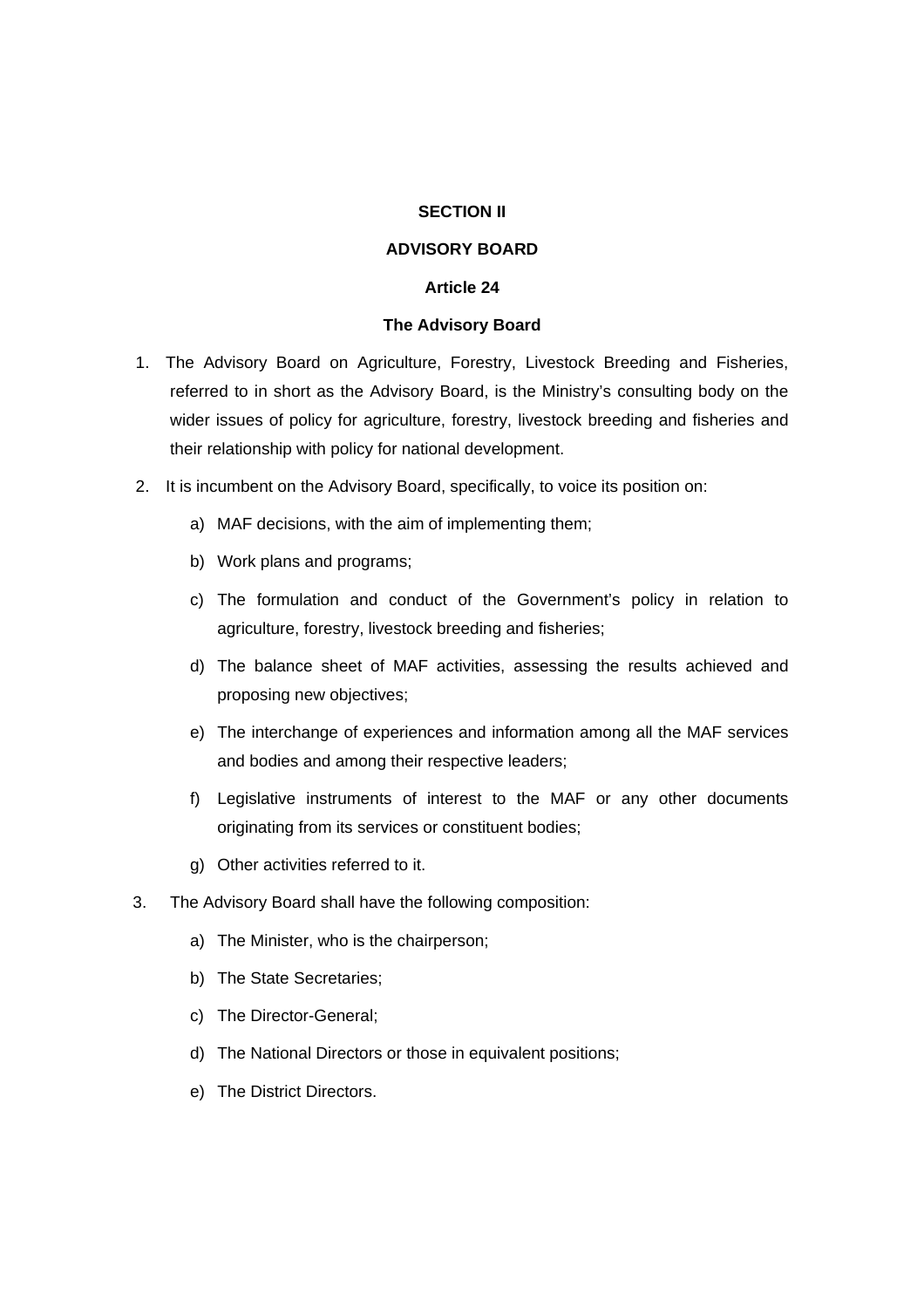- 4. The Minister may call in other entities, staffs, or individuals, from within the Ministry or outside it, to participate in Advisory Board meetings whenever considered necessary.
- 5. The organization and function of the Advisory Board are defined by a ministerial ruling issued by the Minister of Agriculture and Fisheries.

# **SECTION III**

## **TERRITORIAL DELEGATIONS**

## **Article 25**

## **District Directorates**

- 1. The District Delegations are services that, in each one of the districts, further the MAF incumbencies in terms of orientation, coordination and support to farmers and farm laborers, as well as promoting the development of community-based farming and fishing.
- 2. The District Directorates are headed by a District Director who reports hierarchically to the Director-General and functionally to the National Directors of the central services.

# **CHAPTER V**

### **TEMPORARY AND FINAL PROVISIONS**

# **Article 26**

### **Operational functioning of the services**

- 1. The services of the MAF must function based on objectives formalized in annual and pluri-annual plans of activities approved by the Minister.
- 2. The services and organisms to which the item above refers must collaborate with each other and inter-coordinate their respective activities so as to promote the unified and integrated implementation of sector policies.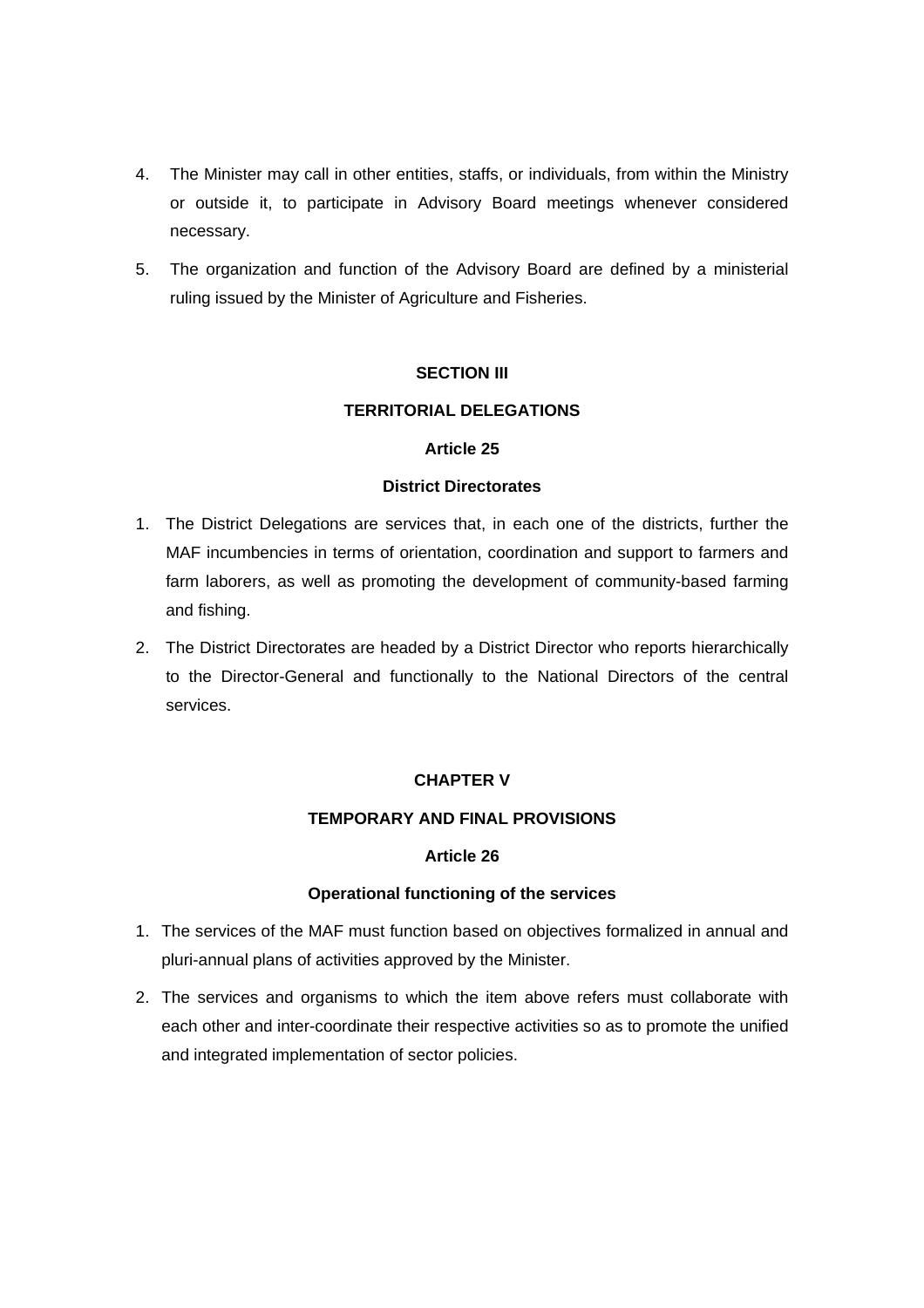## **Complementary Legislation**

Without prejudice to the provisions of this document, it is incumbent on the Ministry of Agriculture and Fisheries to approve by means of its own ministerial ruling the regulation of the organizational and functional structure of the national directorates and services of the MAF.

## **Article 28**

## **Staffing**

The staffing and the number of directorate and department-head staffs are approved by ministerial ruling issued by the members of Government responsible for the areas of agriculture and fisheries, finance and public administration.

## **Article 29**

# **Revocation**

Decree No. 4/2003, of November 13, and any other legislation that conflicts with this decree-law are hereby revoked.

# **Article 30**

### **Effective Date**

This decree-law takes effect on the day after its publication.

Approved in Cabinet Meeting on April 16, 2008

The Prime Minister,

Kay Rala Xanana Gusmão

The Minister of Agriculture and Fisheries

Mariano Assanami Sabino